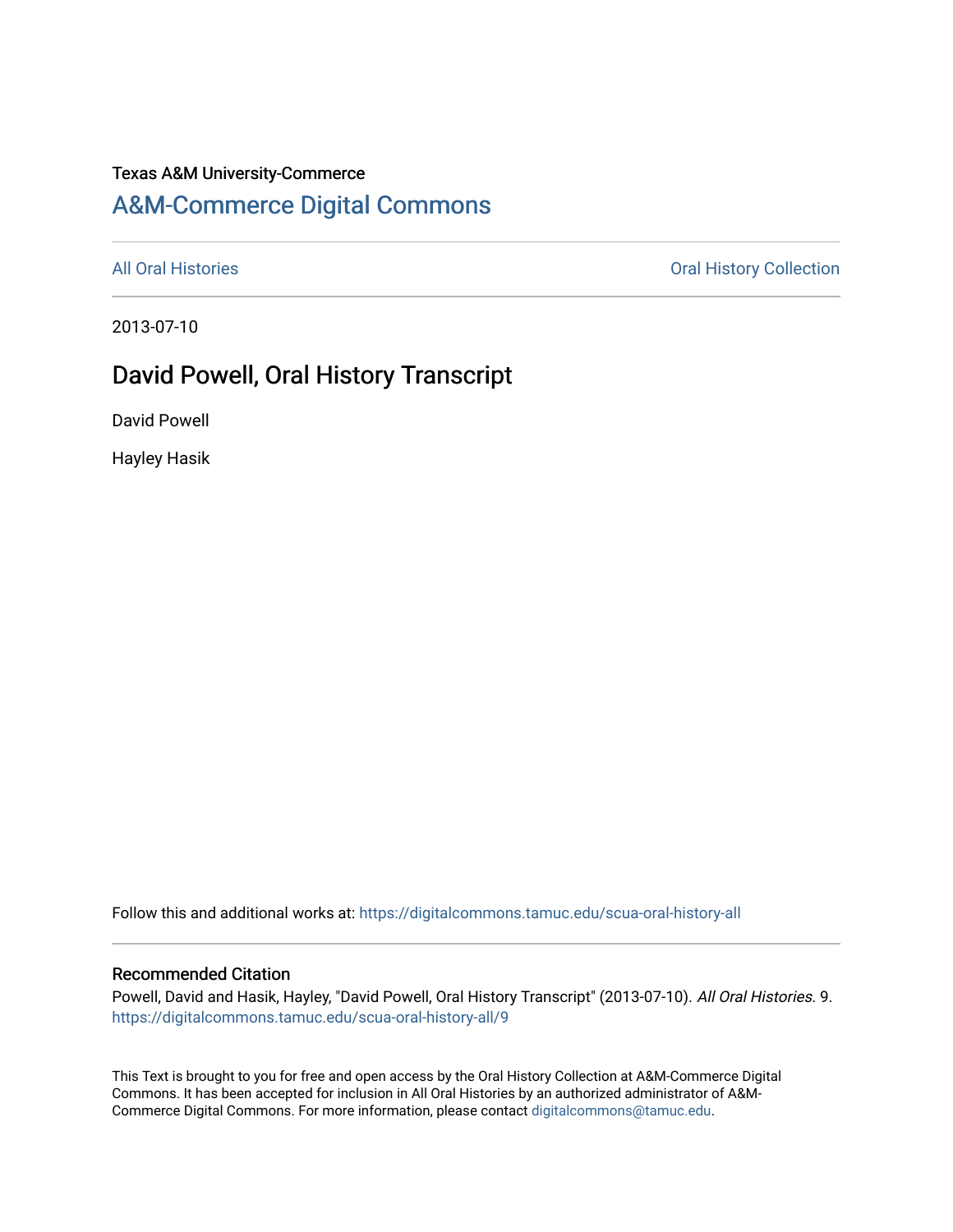Interviewee: David Powell Interviewer: Hayley Hasik (ETWMP) Technical Support: N/A Others Present: Eric Gruver, Ph.D. (ETWMP) Location: Texas A&M University-Commerce Date Recorded: July  $10^{th}$ , 2013 Duration: 1:37:43 OH#: 1023 Collection: ETWMP Archive: Special Collections, Gee Library, Texas A&M University-Commerce Indexed by: Abigail Johnson (ETWMP) Date Indexed:

Summary:

Index:

- 0:00-0:51 HASIK: My name is Hayley Hasik and today is July 10, 2013. We're here at Texas A&M University-Commerce sitting with David Powell. I want to start with when and where were you were born.
	- DAVID POWELL: I was born the 16th of March 1947 in Porterville, California.

HASIK: And what did your parents do?

- POWELL: My dad was a boiler, ran the boilers at a state mental hospital. And my mother was a homemaker.
- HASIK: Did you have any siblings?

POWELL: I had a sister.

HASIK: Older? Younger?

POWELL: Older. (chuckles)

0:51-3:52 HASIK: You had mentioned earlier that your dad was in World War II.

POWELL: Yes.

- HASIK: So, like, did he tell you stories about his service? Was that something that he talked about growing up?
- POWELL: Yes. Yes. Some of 'em I haven't heard for many years. I've forgotten about it. But I remember their names. So, um. Yeah. He talked about his time but I though those were, um, the last ship. Come to find out they were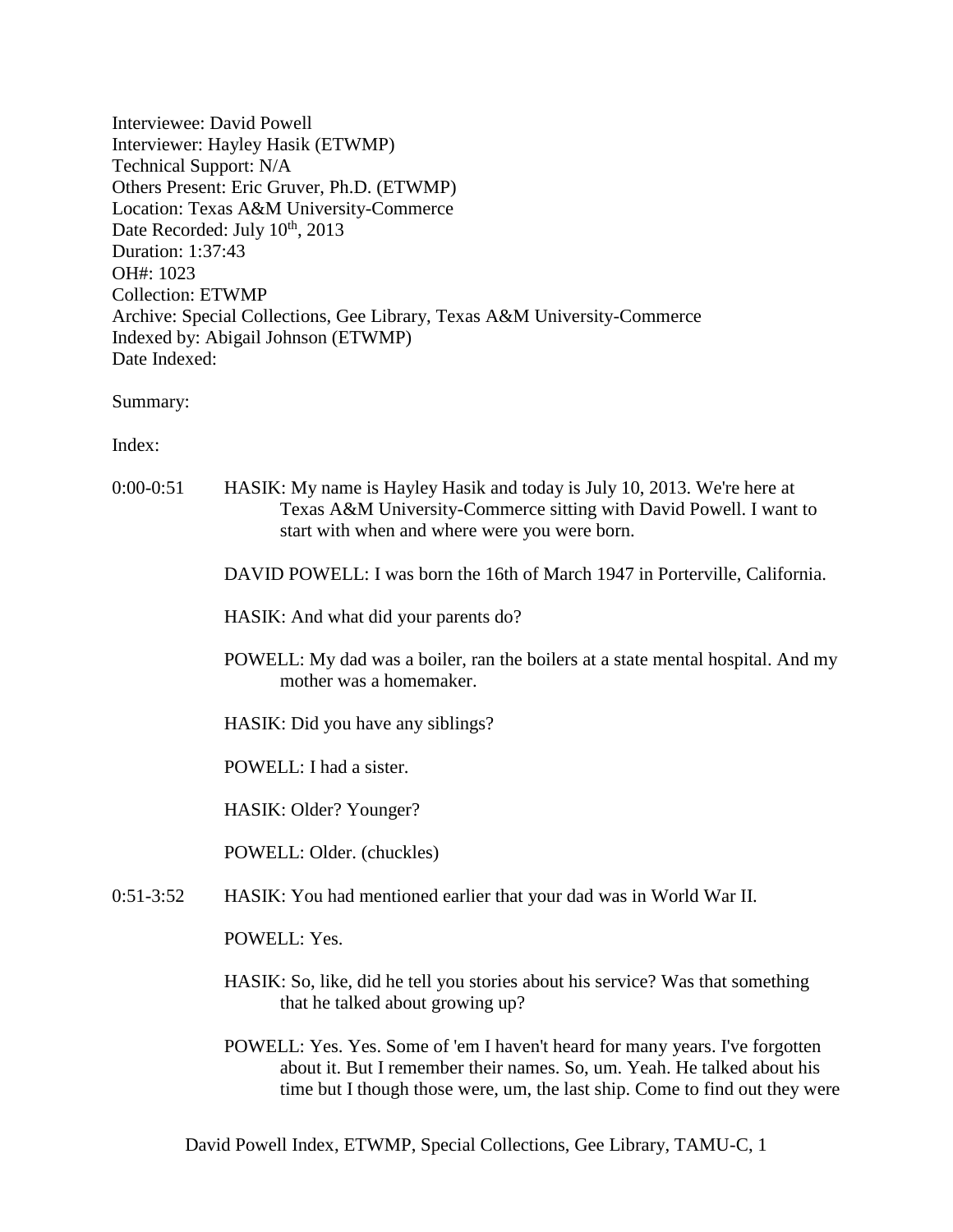on the first ship. So they were such a tight group. But I met most of 'em, or part of 'em that were still alive. So, uh, the captain. I think he was a, ugh, a Rear Admiral Naquin. He was, he was the officer in charge of the Squalus. And I met several of them. They had nicknames. One of 'em was called Bear Tracks and another one was called, well that was a different guy. That was someone else. They have different names for each person. (chuckles)

- HASIK: Did your dad's, like, story kind of, I guess, perception of service at all shape your eventual service in the Navy?
- POWELL: I kinda wanted to be in the submarine service but my eyes and my teeth were the problem. You have to pass a 90ft tower, a diving tower where they put you in 90 feet, no they put you at the bottom and you go 90ft in the air and if your teeth aren't perfect and your eyes, you can have some problems going up. So, every I guess 20 ft. there's a diver to help you get up if you had a problem. But, no. I couldn't. I couldn't pass that so I was out of it. So, I had...I've been in love with photography since college. And, of course, you know. (chuckles) I was a pole vaulter in high school and the coach says, "go over to the photo journalist and they will take pictures and you can take pictures of the track team." That was his gimmick. So, I went over and got in the class and the teacher had a different idea. We want pictures of pretty girls on campus. So I said, "well that sounds pretty good. Let's go for it." (chuckles) So that's what we did. I did some sports stuff. That's how I got interested in it totally. It's been fun ever since.
- 3:52- HASIK: And where did you go to college?
	- POWELL: I went to... The first college was Allen Hancock Junior College in Santa Maria, California. And didn't graduate. I joined the Navy after the first year because everyone was gettin' drafted so that's where I ended up. Then when I got in the service, had nothing in mind but I wanted to be a photographer. So, I thought, man this would be the place to go to school and everything. So after about two years, I had a warrant officer help me get into school. I went to the U.S. Naval Schools of Photography in Pensacola, Florida. That's where my graduate of photography is and then I went back later on to camera repair. So I learned how not only to take the pictures but actually repair 'em. I did repair for a while. Then journeyed on my photography by 1993.
- 4:58-5:34 HASIK: When did you, I guess, when did you decide you kinda wanted to go into the service? I know you said everybody was being drafted but, did you think maybe wait it out?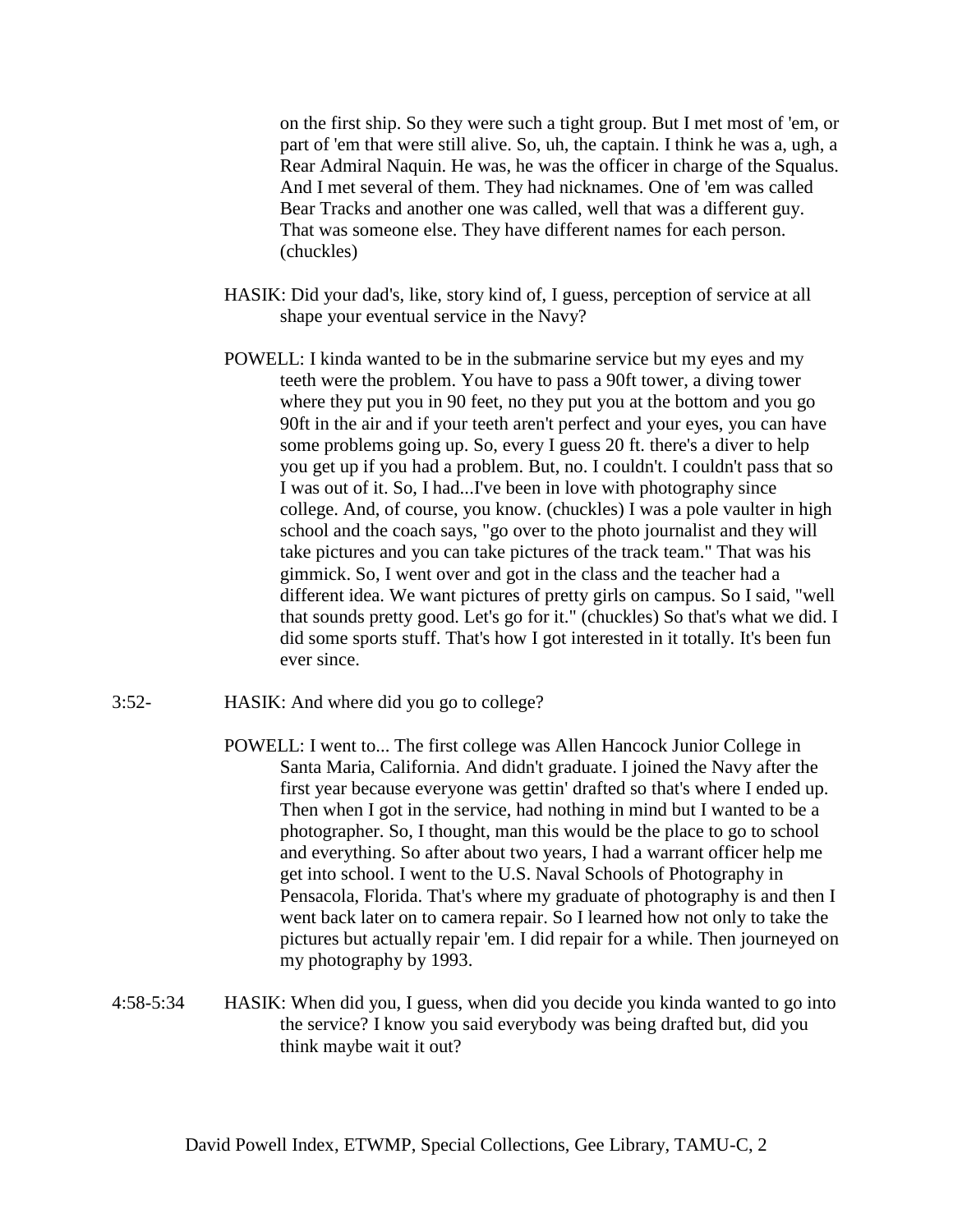- POWELL: No. I thought I was going to get drafted in the Army. My thoughts were I want to choose. I don't want the government to choose for me. [chuckles] So, I said I want to be on water. So, that's the funny part of it. I ended up in the war zone.
- 5:34-6:36 HASIK: And when did you enter the service?
	- POWELL: I actually got into a delayed program. Four months in active reserve and then at the end of that you go into full. So, it was the 4th of June. No, 4th of July weekend of that year. 1966. Yup. We're all standing around getting burned out in the sun but that was when I joined and then I got out July 12th of 1976.
	- HASIK: Where did you enter the service?
	- POWELL: San Diego, California.
	- HASIK: Nice and sunny
	- POWELL: Oh yes. (chuckles) That's where I got out of the service in San Diego.
	- HASIK: And where did you go? Did you have to do basic training or did you do your basic training...?
	- POWELL: Basic training was at Naval Training Center San Diego.
- 6:36-8:29 HASIK: What was basic training like?
	- POWELL: Uhhh. Learning to like other people. I hated it. And you had to like it whether you liked it or not. And one person gets in trouble you're disciplined, everyone is. So, it was kind of getting the group to be tight and, uh, learned how to interact with other sailors. Yeah. We learned history of the Navy and a lot of things like that. They made sure we knew how to swim. That's also a big part of Navy life is swimming. So you had to know how to do it. I learned recently that it was because of USS Arizona. A lot of the guys died because they didn't have to swim in those days, so some of 'em drowned because they didn't know how to swim. So, when I got into boot camp, they made sure we knew how to swim. Even if folk, you know sailors, they all knew how to swim, but don't know how to swim. They kicked 'em in the water. Then they swim all the way around the pool. But, uh. The basic camp is teaching you all the basics of what navy life is about. How to clean your own clothes and maintain your clothes and all that. It was a kinda neat disciplinary...

HASIK: Did you make friends with anybody that you kinda went to basic with?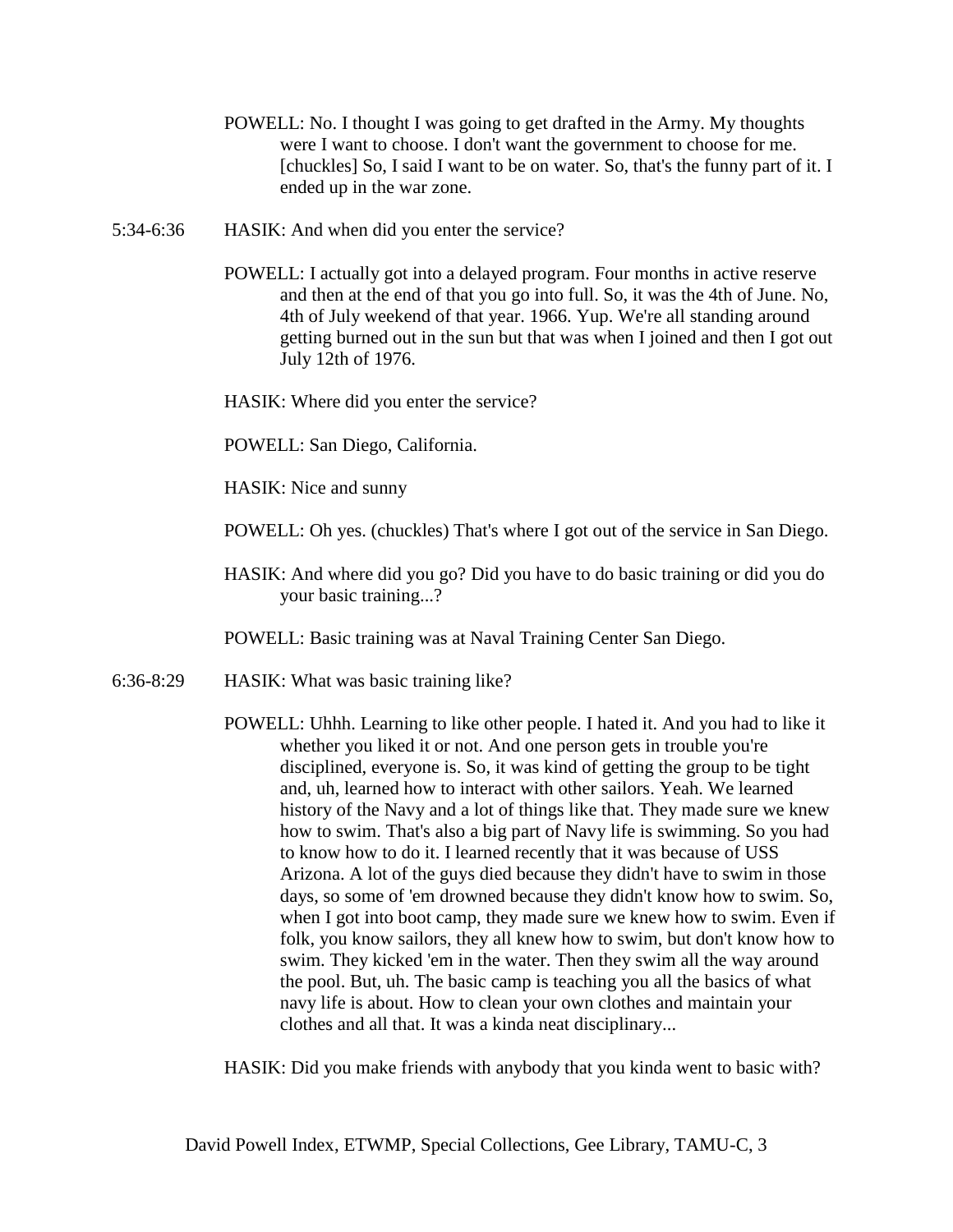- POWELL: Uh. Not really super buddies but I met some of 'em who were buddies over there in Vietnam.
- 8:29-9:27 HASIK: Did anybody go into the service with you when you decided to go in?
	- POWELL: Yes, they did. Don Head... Head... Headmond, was his last name. He went in for four years and got out but, yeah. We went in at the same time. We drove down together. It was kind of interesting. Yeah. But after that, I lost track of him. So, anyway. Um. After boot camp, I went to North Island at our station NES North Island for about two years. But just about that time is when I went into the school. So I got to go there.
- 9:27-9:51 HASIK: So you had to choose to be a photographer.
	- POWELL: Yup. They had me as a... In the beginning they had me as a librarian. Aviation librarian is what they called it. That's where you have all the technical publications and all that, maintain all the records. Eh. It's okay. It's kinda boring.
- 9:51-10:55 GRUVER: Were those assignments based on the eye… your eyesight and teeth that you talked about or did you take a test that qualified you for those...?
	- POWELL: Yes. My aptitude tests were more for uh like librarian organizing numbers, organizing papers. So, that's what they saw. I did take a radioman test but I didn't pass that. That was one of the ones they said I was qualified to take if I wanted to. That was one I wouldn't have wanted 'cause you're in an isolation booth and sometimes it's, like, deafening and I can't stand that. I could not take a real tight box.
- 10:55-13:03 HASIK: No, thank you. When you got to Florida for photography school…

POWELL: Yes.

- HASIK: How long were you there? What was that experience like? What kind of stuff did you do?
- POWELL: The photo school was 13 weeks and it was extensive courses. Anywhere from photography history from the beginning until it got to the Navy and the first one who started it in the Navy was a Navy cook and then all the way up to the day and then we also went from basic photography, the skills like what you'd learn in Eastman on Rochester University when you're going to school, the lab. But we did the lab, we did paperwork and all the stuff and learn how to log negatives. Then it progressed into photo journalism. You write a script, then you fill the pictures to that script. We did that or make a movie. So we had to use 16mm cameras. So we got full gambit of all that. And then aerial. We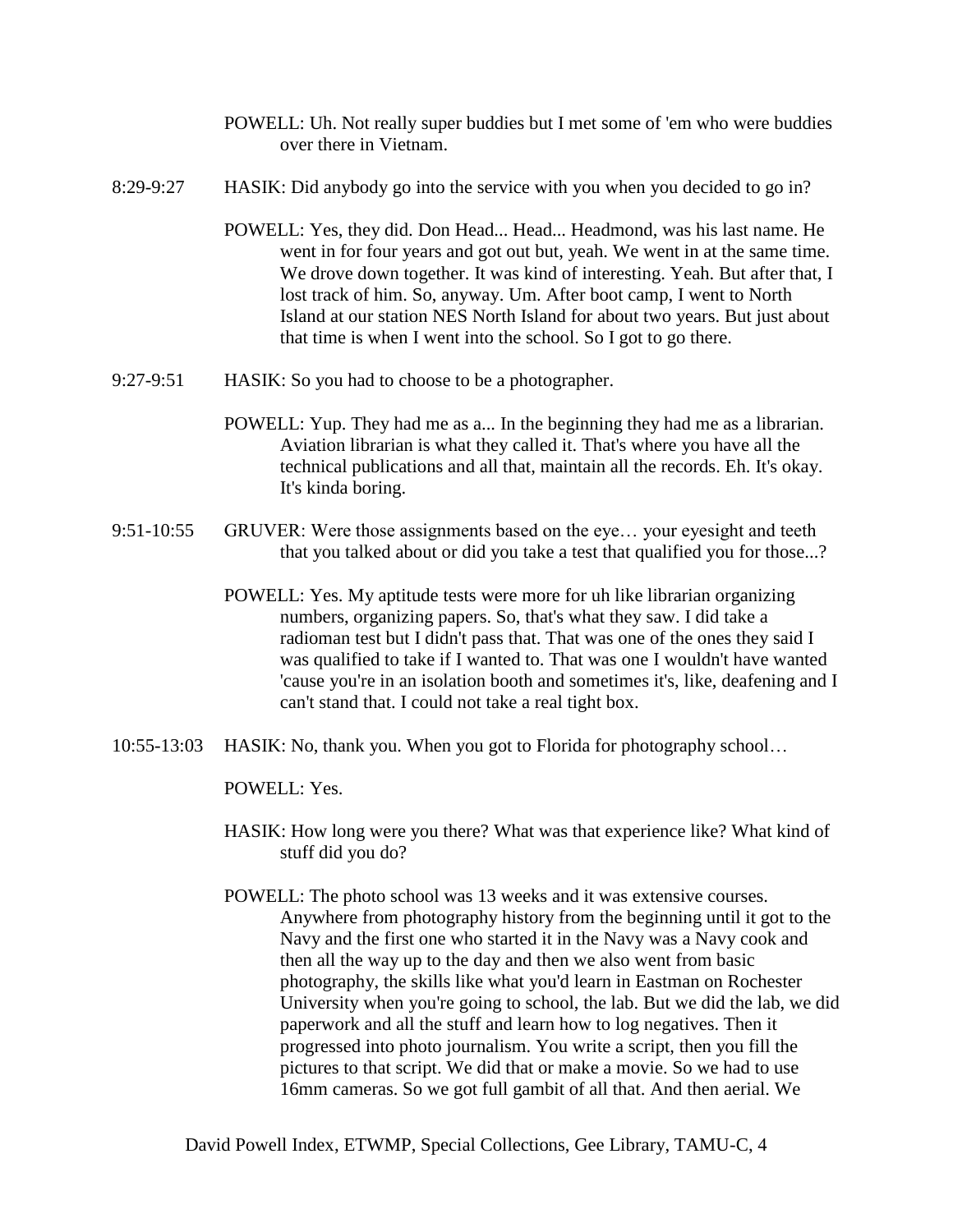didn't get to take the aerial but we got to process the huge negatives. They were like 7-inch, 5-inch, 7-inch films, 10-inch films. So we get to process 'em and then go print 'em. All that ended up, at the end of the school, we could go to anywhere--be able to go pick up any camera that we see and get a usable image for the government. That was a kind of neat thing about it. We got every little bit of training possible and, then, as you're going through it, what do I like, what do I not like.

- 13:03-17:20 HASIK: What part was your favorite?
	- POWELL: Oh, I think photographing. I like to photograph people. Yeah, that was my favorite. (chuckles)

HASIK: Any particular reason?

POWELL: I, uh, trying to think why. Seems to me, I like to see what people, their natural actions are, their expressions. Gives me kind-of-a reading of their personality and towards the end of my career, we were making people smile. So, it's kinda changed a little bit. People's reaction in Vietnam was kinda, a study of people. Some didn't like us, some loved us and you could see it in their faces from a smile to really frown. You see 'em in some of my images, there were some that really didn't like what I was doing. But, that was my love those kids. I started out photographing kids. I forgot to tell that. When I was in college, I was told I had to practice to be a good photographer. So, we bought bulk film, we loaded our own film, and we shot and processed my own stuff. Black and white mainly, but it was little kids next door and I photographed 'em until they couldn't see straight. One of 'em lives in Austin, now. That was one of my main subjects. So it's kinda hard to understand that she's 47 years old or 50 years old now. Anyway, beautiful lady. I photographed her with all the neighborhood kids. A lot of little kids come in and enjoyed playin' the game of photographing. They didn't mind, they'd pose. We tried everything to candlelight pictures to, we tried every kinda thing to see what would work. But, it was kind of a neat time. But then that follows into the other part of the rest of the Vietnam pictures. I don't know why I never printed 'em up sooner. It's just, um, someone discouraged me. I know when I first left the service, the first hitch, they said, "what, who cares about what you shot there? Look at these pictures, what do they, what does it mean? What are you trying to show?" And he says no one is going to care. So I just sat back and took steam out of my hair, I didn't know what to do with it. I knew one thing, they were important so I had 'em in a lockbox, um, airtight lockbox. The negatives. They turned out very good. The ones that were, are kinda difficult are the color images 'cause the emulsion for some reason on color film is starting to deteriorate. Almost like what happened in Hollywood. I go back to get a film and they find that their [external mumbling] the emulsion kinda pops like you're having a popcorn. It just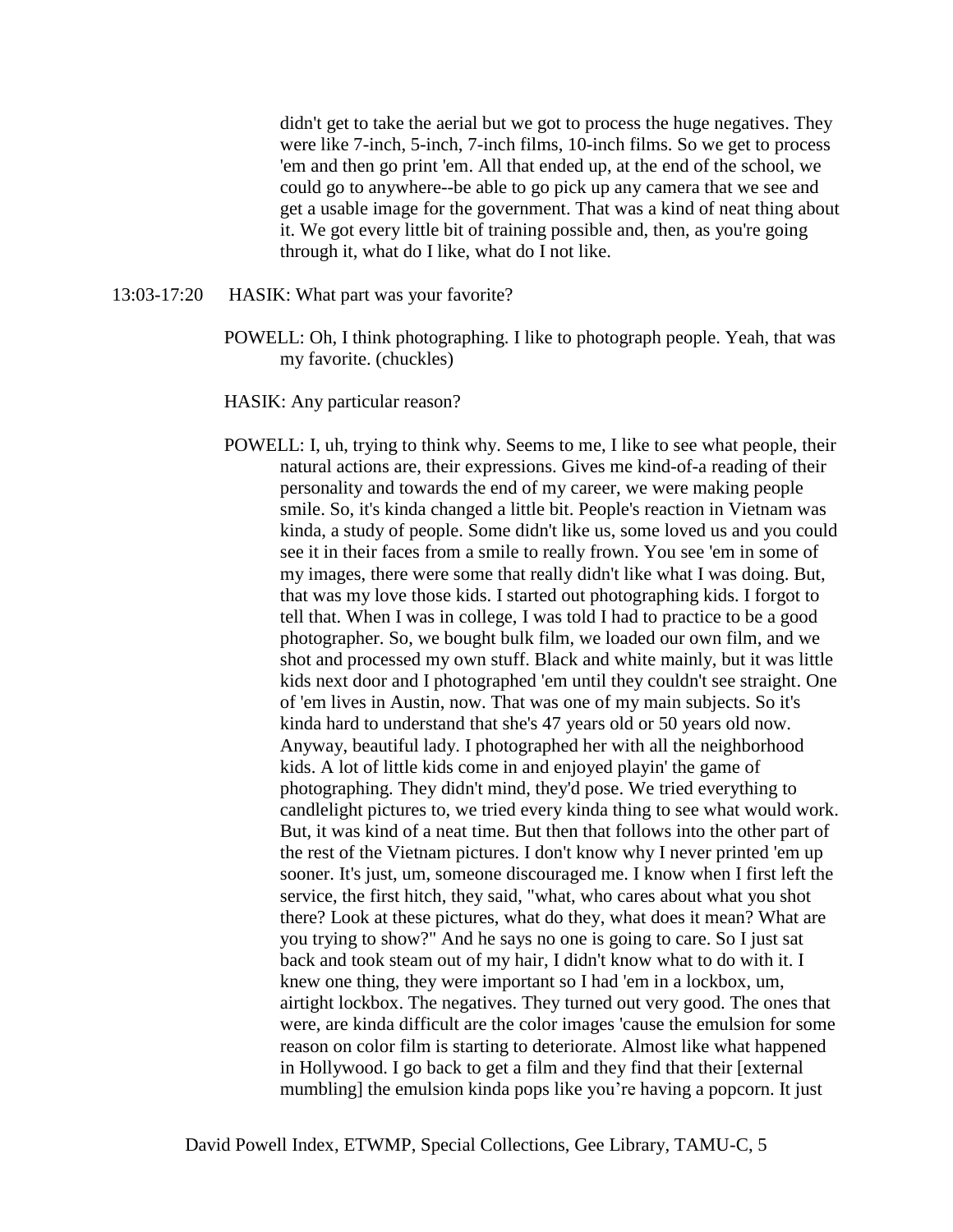pops. Well now, whenever time it does that, it's just a hole. Now you got, now your got black spots all over the place. Fortunately, we can clean 'em up and maintain 'em. That's what I'm tryin' to do. It takes about an hour and a half each image. Those are such a massive problem.

- 17:20-18:32 GRUVER: And you have about 1300 images?
	- POWELL: Yes. Yes. I'd say about half-half black and white and color. Some of 'em are kinda interesting, some of 'em aren't. And that particular kind of way of photographing, you're going through different scenes and it's a very fast, split moment. Shoot. Don't think about it. Shoot. Shoot. Shoot. So, I have some interesting scenes. I have one that looks like a dump, I mean a lake that everyone dumps stuff on. I was just like, "I wonder what that is." (chuckles) "Why did I shoot that?" I kinda think I know what it is, but that might be part of the Agent Orange. They dumped stuff in that water that's killed everything in it 'cause it was like a little lake. But that's another story. But all the people seemed to be, a lot the people were friendly to us in Vietnam.
- 18:32-20:10 HASIK: So after Florida, how long until you went to Vietnam? Did you know you were going to Vietnam or was that kind of...?
	- POWELL: Right away. We always got orders right out of school and I was beside myself. I made 'em double check, triple check. They said "you're goin' to Vietnam." I said, "Oh my gosh. No." I did that in front of people, "No! No!" And my dad questioned me when I was goin' to school. He said, "are you sure you're not going to go to Vietnam?" Well, yes, I'll be on the ship. and then he says, "oh, well, I'm talking about land. Are you sure you're gonna be not on land?" I said, "I'm sure. We'll be on ships." so, what a surprise right out of school. And then we went to SERE [Survival, Evasion, Resistance and Escape] training, survival training. That was one part of it. What do they call it? Counterinsurgency school. We went to that for two weeks and then supposedly, we were going to go to SERE training, which was survival and you either go to Cherry Point, that's North Carolina, I think, and the other one was Warner Springs, California. They only had room for a couple and someone else volunteered so I went to Vietnam without SERE training.
- 20:10-21:31 GRUVER: So, you didn't want to go to Vietnam. Why did you know about Vietnam at that point?
	- POWELL: Just what we hear on the news. It was pretty bad. People would get captured. When I first got in, uh, a famous pilot was released while I was at North Island from prison. He was a prisoner of war, got released, and they called him Dieter Dan. I don't know what his full name was [Dieter Dengler] but he was a lieutenant and he was on North Island. They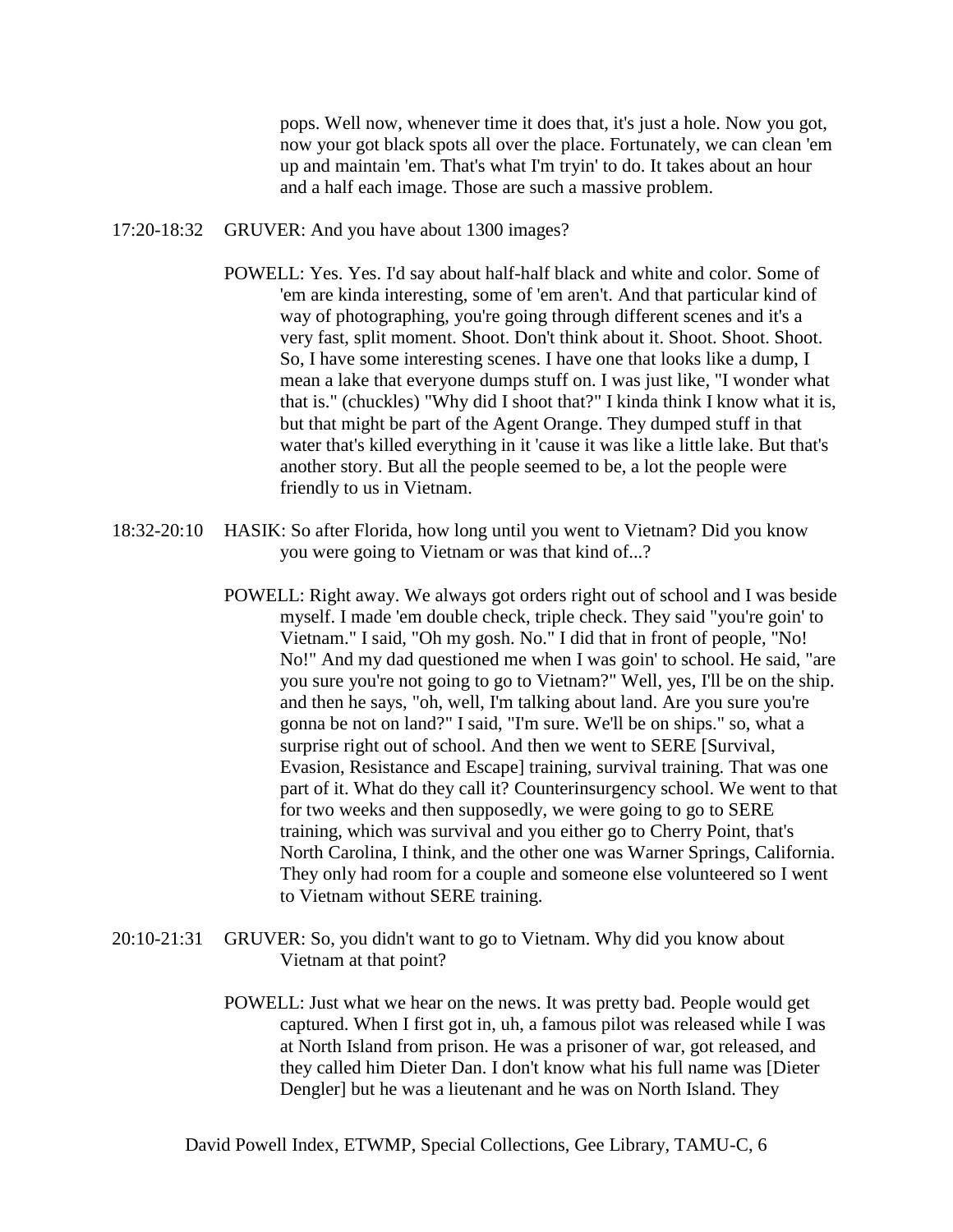interviewed him on the news when he got to North Island. That kinda scared me. The thought of being, you know, enemy. My thoughts were, if I get captured, I don't count on the government to get me out. I had to count on myself to get out and I was the person who would have fought my way out somehow. It's a tough going once that happens.

- 21:31-25:03 GRUVER: So your family—mom, dad—you were in high school during the Gulf of Tonkin incident. What was your family talking about President [Lyndon] Johnson and Vietnam? What were their opinions?
	- POWELL: During the time when Kennedy was assassinated, um, my dad was talking about we're going to be pulled into a war because they already had advisors over there by that time and my dad's idea was that Johnson was gonna make it go up, escalate it. And that is exactly what happened. But that's what they were worried. You know, they don't wanna see me go to war but, we were in a draft mode so, um, being a draft, that's also helped make my mind up. I didn't wanna be, I saw people around me being drafted and the thing was, and you wont believe this, and the thing was if you were a science major, um, you would not be drafted. Especially holding Bs or As in college. You could not be drafted. But then I saw a few of 'em that were A students at Hancock College gettin' drafted so I said, "nope."
	- HASIK: I don't like that anymore
	- POWELL: So I went to each place. I went to the Army. I went to the Marines. I went to the Coast Guard. And Navy was the only one that said, well, there's a chance. The Army would have sent me to photo school and I said, "what happens if you drop out?" "Oh, you get to be in infantry." And I said, "Good." (chuckles) Go to the next one. Coast Guard was a thirteenmonth waiting list. I think it always is but it's a long list and you never get there. The Navy was wide open and the Navy was asking for corpsmen. "Anyone want to be in the hospital corpsmen?" No. That was, like, asking to be a helicopter pilot. Their life expectancy in Vietnam was really short. But, photographer was, I guess, could be considered not too much greater. You know, you're out there, the photographer itself was out there, in danger, which I encountered. I encountered it. Didn't know what to do with myself when it did happen, but one thing that kept me together was God. Christ, Christ was with me at all times and he preserved me for what? I'm not sure. But even to this day, I've been through some things that I just like, "I don't believe this." But anyway, what else were…?
- 25:03-27:18 HASIK: When you got to Vietnam, where did you go and, kind of, how did things progress from there once you left Florida?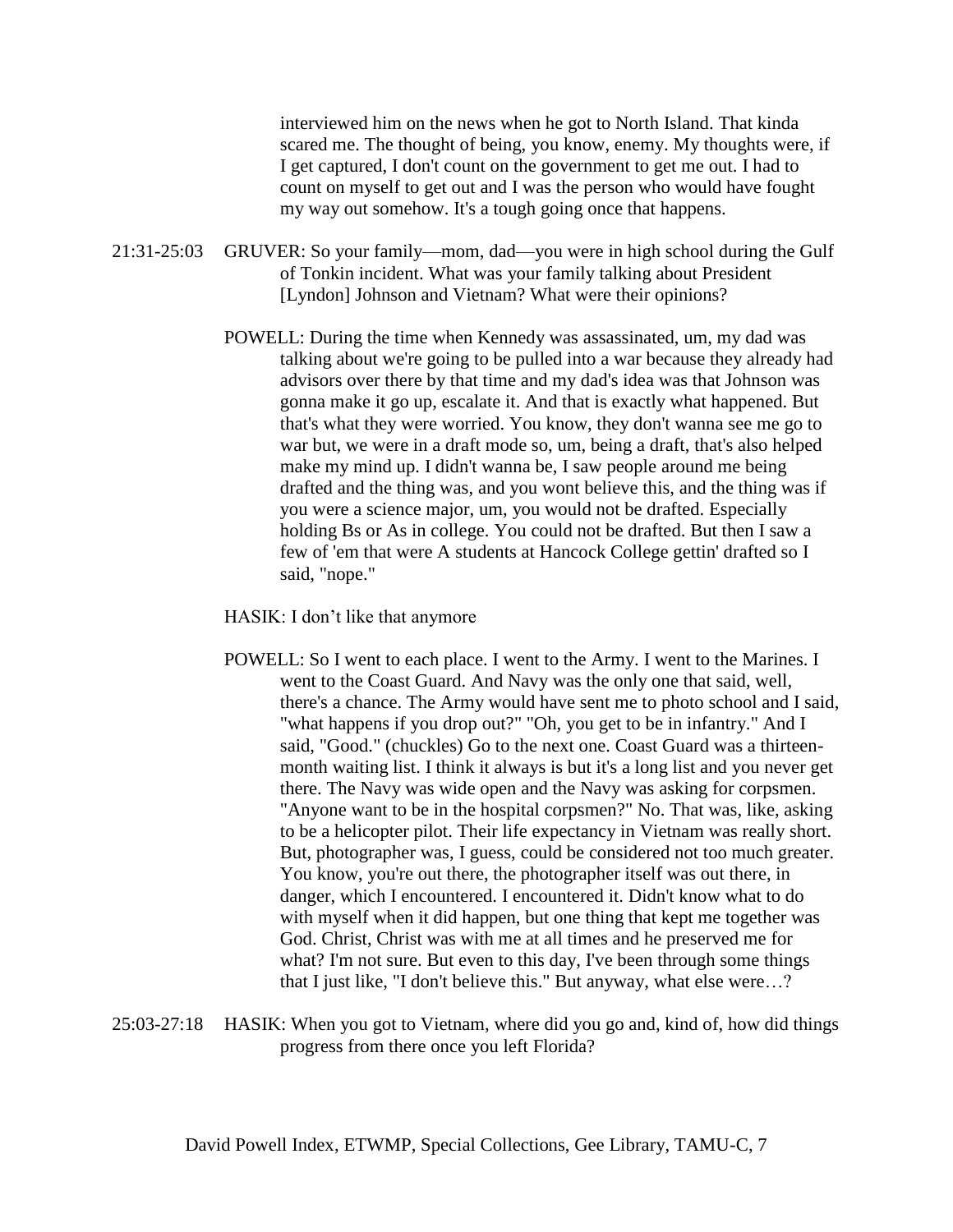- POWELL: I went from Pensacola and then we went to, uh, Coronado Amphibious Base, that's what it was called. And from that point, that's where they do the SEALS, that's where we had our training. And then we went to Camp Pendleton for two weeks for training on weapons. Disassembly and shooting. And then we went from that point, sent over, we went to Travis Air Force Base. No, I went to Norton Air Force Base and went right over. We got there and I expected to see things flying all over the place but when I got there it was nothing. Da Nang was quiet and I prayed very big, "please Lord keep us safe here." When we landed, I expected to see mortars and all kinds of rounds flying. Nothing. Nothing. Just like normal. Just like back here [America]. We got on a bus and went over to the base and that was it. And then from that point, um, I did what you did. Well, you guys were here at the Tet Offensive, what, do you have any pictures? And they reeled out about 1,000-8x10s and said, "here you are. Have at it." So I started seeing all the dead bodies. It's like oh my gosh. I mean I have never seen an autopsy so I was sick seein' this stuff. Just really didn't know what to do with it. After that, I just felt really bad. You know, that's possibly what I could see. But the Tet Offensive was bad on that base. There was rounds going up and down on the streets. They were a lot of action.
- 27:18-30:15 GRUVER: So when did you arrive in Vietnam?

POWELL: In June.

GRUVER: In June of '68?

POWELL: Yes. June of '68 and um, at that point they just started getting me acquainted where things were for a number of weeks and then I think after about a month there, they gave me, they got field orders and they went up. There was a Vietnamese admiral that had, I don't know what kind of ceremony but it was a ceremony of some kind. And we went up to, um, special forces base up there. What was it called? Um. Coastal Group 12 is what it was called. An old French fort. It was unique. Never been overrun at any time. But we stayed there, I think, overnight. And then we went on a swift boat. No, not a swift boat. PBR [Patrol Boat, River] boat all the way up to city of Hue. This place is called Tan Mỳ. It's on the coast and Hue is about 10 miles on water inland. So we went PBR about 10 miles and they had seven PBRs because the Admiral was next in line to the presidency so, it was a big huge deal. And so they were, in the pictures, you can see their secret service people in the background. But we had like seven PBRs. Some officer, I don't know exactly which American officer, Army or Marine, but they were out there watching the place with binoculars. So it was a serious time. In the background of those photographs, you'll see the bridge was blown out. And the bridge goes over to what they call Hue City, which was a, the French had their place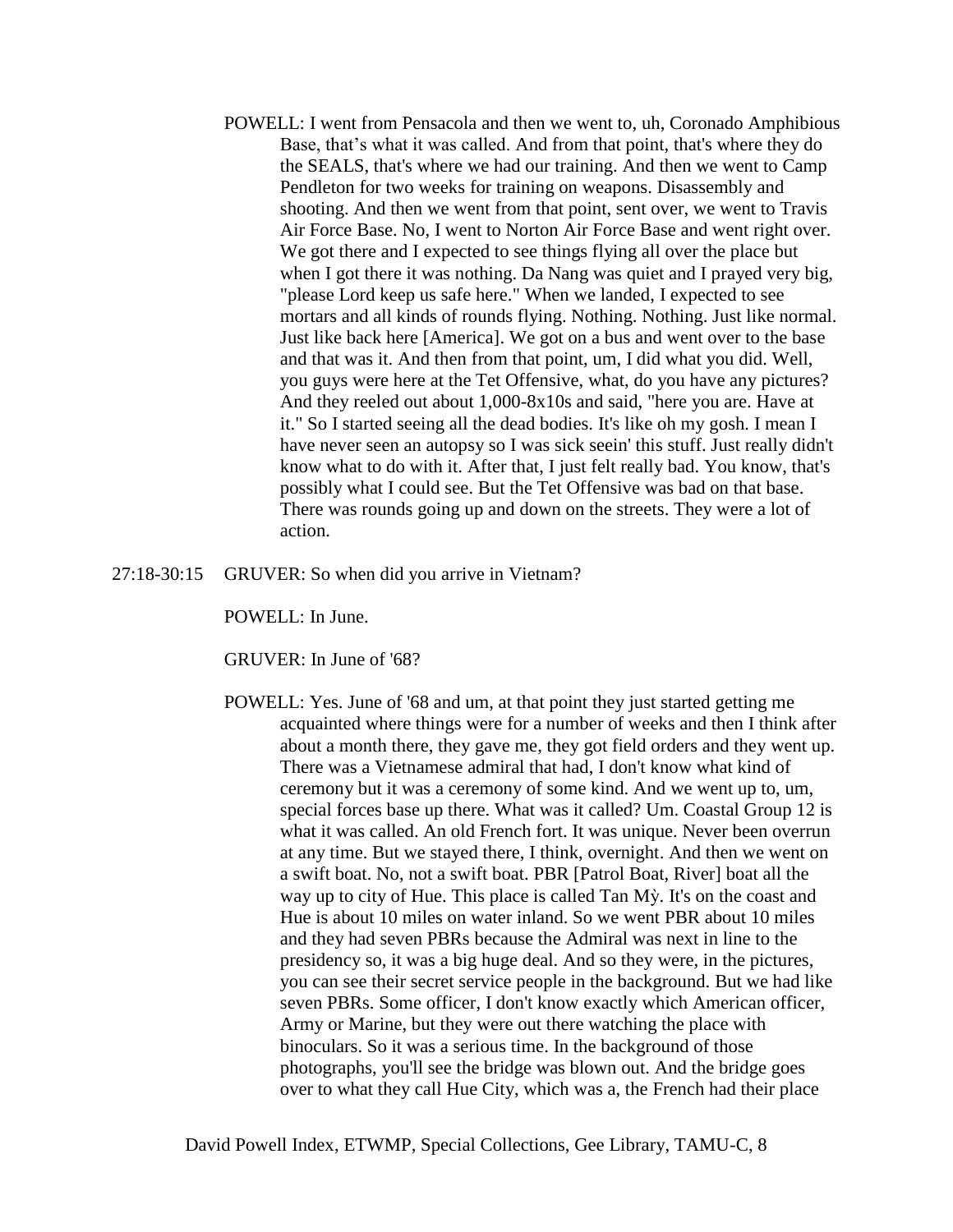their fort, and so it was kind of interesting. But, uh, that was my first journey up there and then coming back to DaNang. Then we go, like, about every three months we'd have to go out in the field. And the process we did all kinds of photography. Marijuana was a big problem. We'd photograph that almost every week. Evidence. But,

30:15-32:21 GRUVER: And this was for the military to prosecute?

POWELL: Yup.

### GRUVER: Okay.

- POWELL: Yup. And then, uh, we'd have to photograph ugh an Admiral's, I think, a status board of some kind. Anyway, we'd have to photograph that once a month. Just various things. I mean people tryin' to commit suicide. Then they don't. (chuckles) We had a guy who shot a hole through his face. You know, he put the gun in his mouth but it knocked a hole through his cheek. That was it. I think they sent him back to the states. Over, most of the problems are the girlfriends, which is really sad. One of the yeoman we knew for a whole year, he was a legal, legal yeoman, his girlfriend left him about 11 days before he left. He got a letter that said she's divorced him and he went to the bathroom and took his life. I said, "you gotta be kidding." They said, "Nope. Here's the pictures." We had to go take pictures. Couldn't believe that happened. But those were the sad stories, you know? Some guys were, since I know Christ, there's always time, God's time, not ours. But if you don't leave on a certain date, you know, it's not going to kill me another day. So, I didn't leave on time, either. I left a day, I think they pushed me back another day. Anyway, during the year, I had 4—3 of those field trips, I was by myself. So I was kind of on my own. So that was pretty neat.
- 32:21-40:31 HASIK: What was that like? What kind of things did you and...? Where did you go?
	- POWELL: (chuckles) One of the trips, um, was I always saw this French church near the city of, in Hue. So I wanted to go to this because it was a beautiful Catholic church. All the French, you know, the European design was all over this building. I said, "I've got to be inside." I've taken outside. So, on this one ride with this three-wheeled vehicle from from Phu Bai was about five miles. So anyway, we get in this thing 'cause those guys said you had to have a ride to get out there from Phu Bai. They put us in this thing. We're going down the road and two of us were, like our knees were at our chin with cameras. And we get to this place and half way I thought this was a dumb move 'cause if we get shot at, there's nothing we can do. We're gonna die in this thing. So, we get there and they want to know where we want out. So this guy pulls up in front of the church I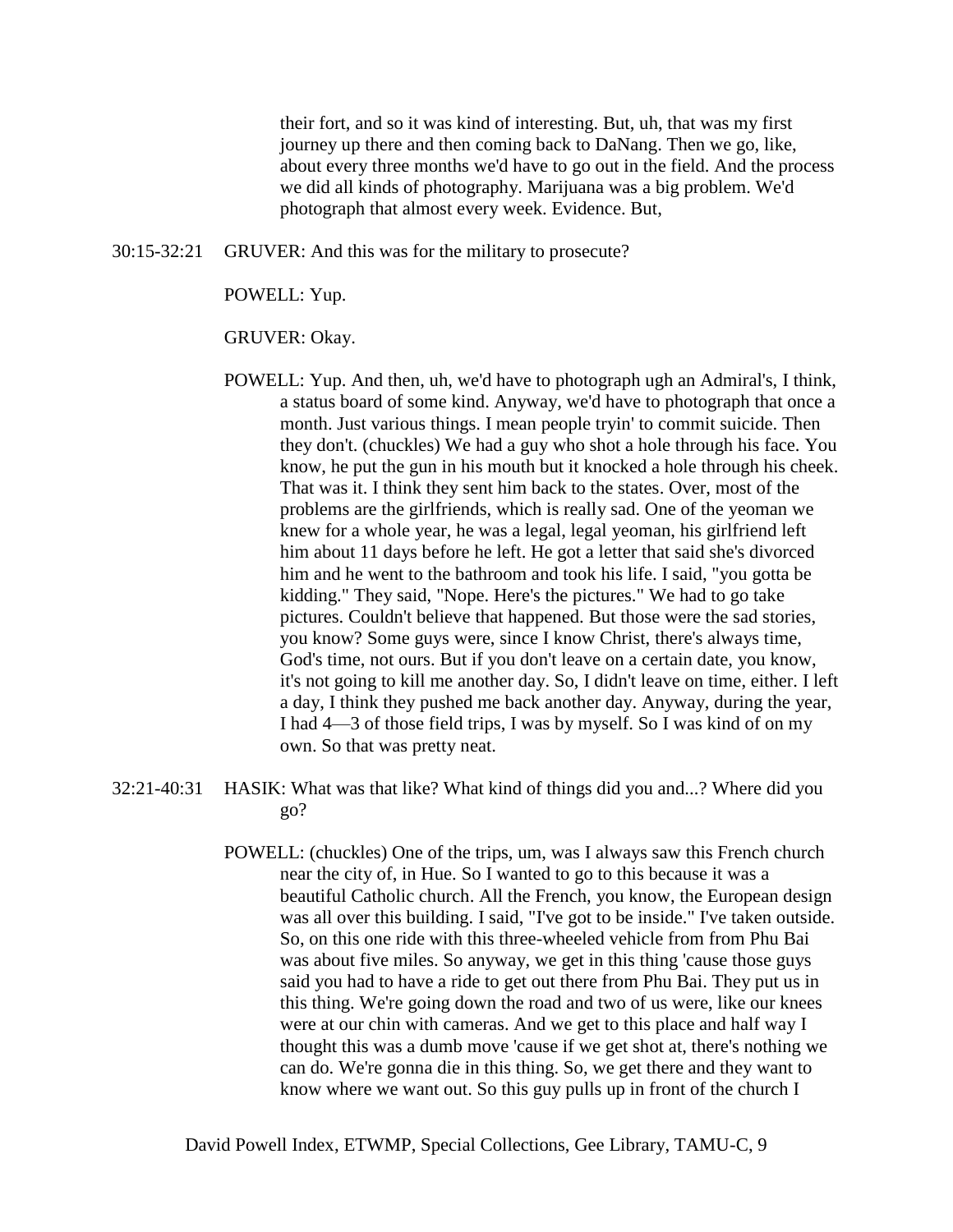wanted to go to. We get out and we try to give him some money. Well, of course, we had useless, it was like 500 dong note. Not worth a hill of beans, it's like maybe two cents and I wasn't going to give him military funny money that we had. 'Cause they would turn it in and get more, more of their money back out of it than we would. So we handed him a carton of cigarettes, didn't work. He didn't like that. He wanted something else. He wanted money. Well, that's it. That's all we got. So I said leave him the cigarettes and we got out of that thing and we went up to the church. We got on the steps and got to the door and I heard this noise. I turn around and look. Here is about two hundred men and this guy is getting them all upset. Their faces are red. Its like those crowds you see over in the Arab Spring. These guys were getting so rowdy and I thought we're not going to go in the church. (chuckles) Just forget it. I said let's go. So we get down to the street and his guys are over to the side of us and this guy is telling his story and he's getting more mad and his face is red and the veins coming out of his neck, you know. So I thought we'd better get out of here or we're going to die. Here comes the special services Jeep. I flagged 'em down. I said, can we get a ride, even drag us out of here? So they had M16s, lets see. They let us in. The they told us, we're going to eat. I said fine, that's good. So we went along with 'em and ate. But they got us out of that trouble because we were gonna, that was something we should have never put ourselves into. And then on the same trip, we were in the north by the DMZ [Demilitarized Zone] so we thought, well, let's get a ride to Quang Tri and let's try something special. So, we wanted to go on a caravan from Quang Tri to Da Nang and a caravan is just a bunch of trucks going that way and then, of course, you have to be armed. When I got there, I said I want to get on the caravan and he says "Do you have a combat vest?" I said no. "Do you have a helmet?" No. And he says, "do you have an M16 or your M14?" No, I have a .45. Nope, won't count. So he says you're not going off the base with that on a caravan. And he says, I asked him, actually I asked him where there's a barracks, anything where we can sleep overnight. He said, no there's no place. What about a helicopter? He said nope, no helicopters. So I said, well, where can we sleep? He says on the bench. And I said I'm not that kind of person, I said no I'm not gonna sleep on a bench. And he said, well the gates are going to shut at 5pm. At that point, no one gets off or on. I didn't like that sound. It's like something, something raised flags in my ears. Just went up. We got on the six-by and went back to Dong Ho and that's about maybe four miles and from that point, we got on a boat and we got on the water and headed out. And at that point, it was about dusk so everyone's starting to put on helmets, combat vests, weapons, loading 'em. I asked a guy, "do you know something that we don't?" And he says, "Yup. We're getting ready for action." So, we're going down the river. The river is a very flat river, as you saw one of the pictures, very flat. Maybe two feet the bank from the water. So they could swim and set a charge or they could sit in the patties and shoot at us. It was fortunate that the boat behind me blew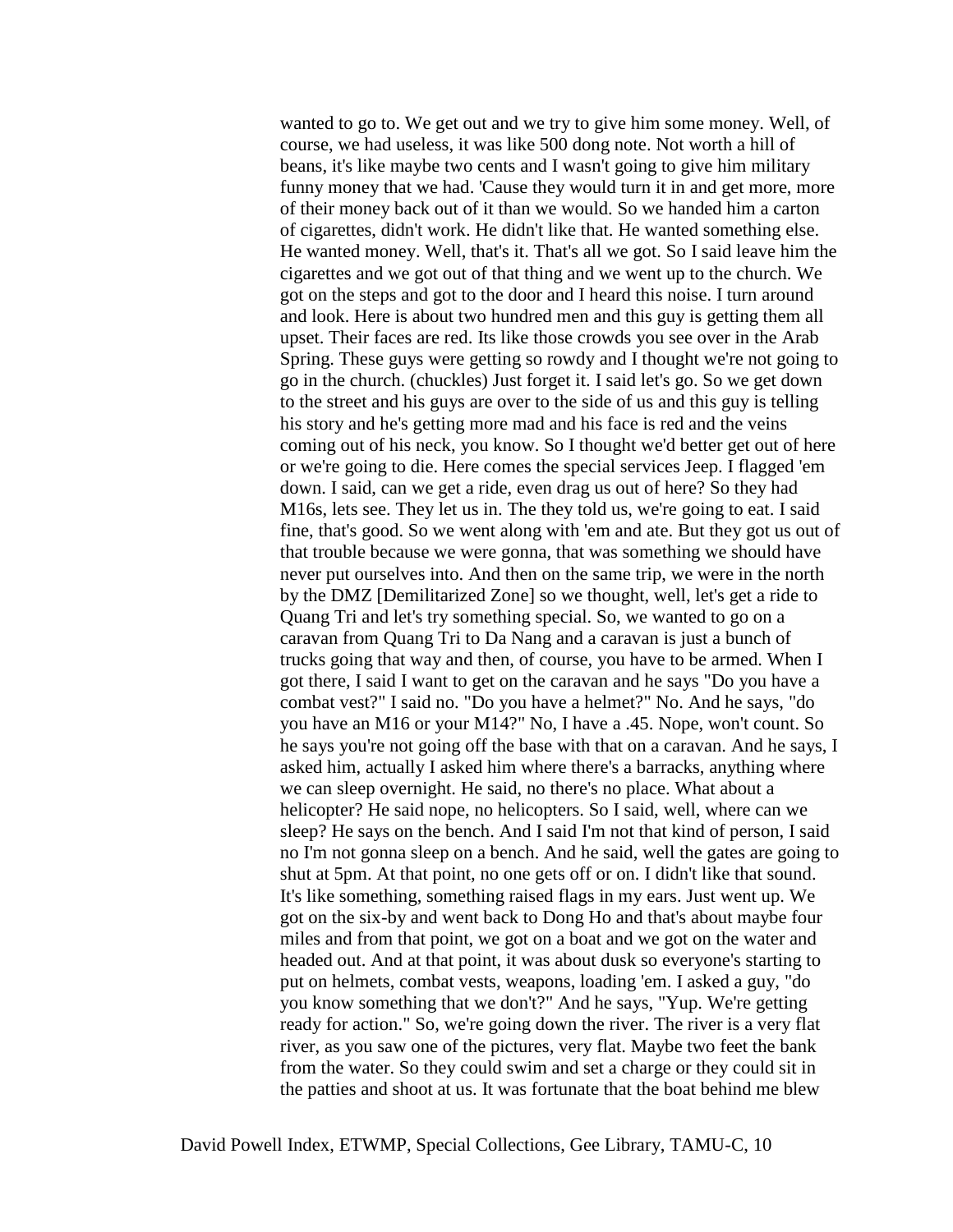up. Not in front of us. The boat that was next behind the one that blew up, one of the kids was on that that I grew up with in Lompoc [California] and so, it was, what a reunion. He was white as a sheet when I saw him 'cause he saw the boat go up. So anyway, we got through that and we head back to Da Nang and that was it on that trip. But we went in, the other trips, got sick on one of the trips. That was because I tried, we had problems in Vietnam. (chuckles) So, I happened to take a dose, I went over to PX and bought X-Lax from the guy. They tell you to take a cube to a cube and a quarter or something. I took a quarter of a cube. Well, nothing seems to work and so I'm up there and we got a ride on a six-by. Those were the roughest ridin' things you've ever been on. Just vibratin' all the time. By the time we got into Dong Ha, it worked fine for me. What I had from the night before. (chuckles) I never got any pictures I got stuck in sickbay. I said you've got to save me. (chuckles) It was that serious. But after that we started to take pictures of all the installations. That's about it. But, something I learned I didn't know--some of those places I photographed out there in the field were being turned over to the Vietnamese. I never knew that. About a month or two before I left. So, kind of interesting.

40:31-41:54 GRUVER: So when you were on these trips, were you constantly taking photos?

POWELL: Yes.

- GRUVER: And so was it, did you ever have a time when you realized I'm missing what's happening because I'm focusing on my job? Like the boat going down behind you. Did you ever see what happened?
- POWELL: No. I think it turned. It turned dark about the time it happened but they were five minutes behind us and it was dark enough that when that happened that the boat behind 'em saw it. Saw the whole thing going up. They had 19 men on the boat. They all got thrown off and that was it. Really sad. They never raised it. So the pictures you see there were the ones after and when I got back they didn't want me to go back and shoot the boat or any of that. So they had someone else go up there. But, um. I'm tryin' to remember the other trips.
- 41:54-44:15 GRUVER: I'm just curious if your job sometimes distracted you from actually having a sense of what was happening around you.
	- POWELL: (pause) No, I don't think so. The only time, no I kinda left that open Um, one of the things, one of the things early on was shooting and the journalist class constantly told us to keep shooting. Keep shooting. Keep shooting. Don't just stop and watch. Keep shooting. You gotta keep going. Even in school in Florida we shot everything that was around the area, uh, Pensacola. But when I got to Vietnam I said, man, this is a, this is like a dream come true of everything. You know, you can shoot anything you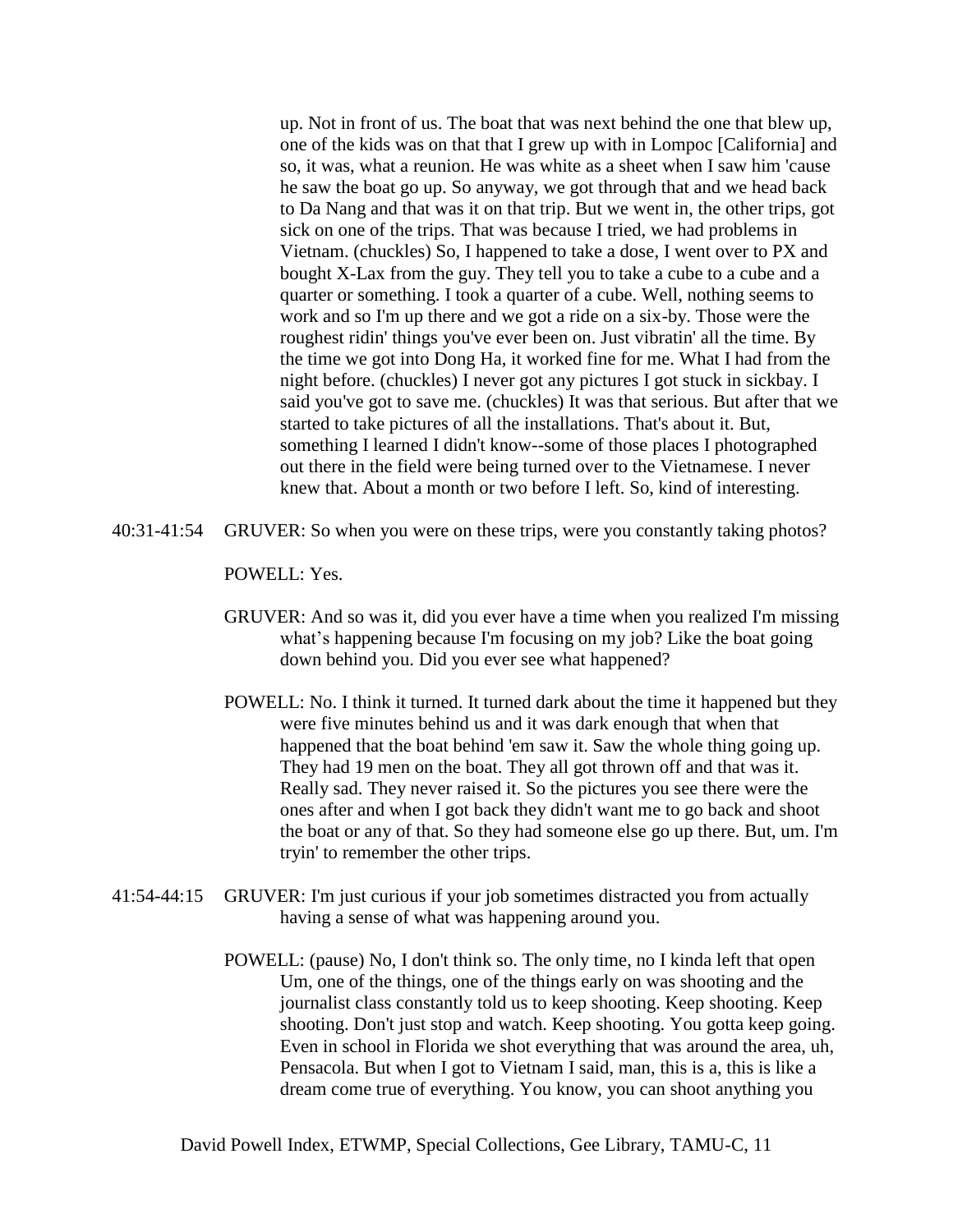want. Just keep shooting. Like the book about the Agent Orange stuff, that was over a year all that was captured. I could never have planned that. But for some reason, all those images were preserved. And these people, the little kids all just happened to be in the way. One of the first assignments was a six-by ran over and destroyed a Vietnamese home but it was made out of tin and cardboard and wooden pallets and stuff, you know. And, uh, on the way there, there was this little girl with a flower standin' there. So I take a picture. And then later we saw the government paid 'em like 3,000 US dollars. They had this beautiful home. I thought (sucks air in) they got a new home for someone running over 'em.

- 44:15-45:20 GRUVER: You mentioned the six-by a couple of times, just so that we have it on record, describe what a six-by was.
	- POWELL: A six-by is like a tractor with a, uh, pickup bed on it and its really high in the air. So, it's like about eight feet in the air. So, you had to climb up to the bed to get into it. But it has a tractor, a regular tractor diesel in it. Really hard, rugged suspension. When you get into it, you know you've been into a rough ride.
	- GRUVER: Did it have suspension?
	- POWELL: I don't think so. (chuckles) They were pretty tough and noisy. But that was the only time I got to ride one. I was glad to not ride in another one. I'll just take the regular pickup.
- 45:20-47:17 HASIK: You've mentioned your interactions with Vietnamese people.

POWELL: Mmm-hmm.

- HASIK: Overall, what was kind of your impression of them and (voice trails off)?
- POWELL: My thoughts were a peaceful, loving people and they had some people that were villainous on one side that wanted to take whatever they had and they were not the kind of people to stand up and fight. They weren't. They were just that kind of a laid back bunch of civilization. But, the northern part seemed to be the warring people. They wanted to take over and, of course, that's the rice. The rice is the main goal down there and I don't know what else they had that anyone else wanted but there was that. They taught us in counterinsurgency that of all the Orientals, the Vietnamese were the outcasts of all the Asian populations. For some reason, no one wanted anything to do with the Vietnamese. That's why they landed where they are. The same with Chinese. When you got to Vietnam, you saw a lot of Chinese, southern Chinese, south China-type people there. I don't know what dialects are but they were in there mixed in with Vietnamese. So, what was the question? (chuckles)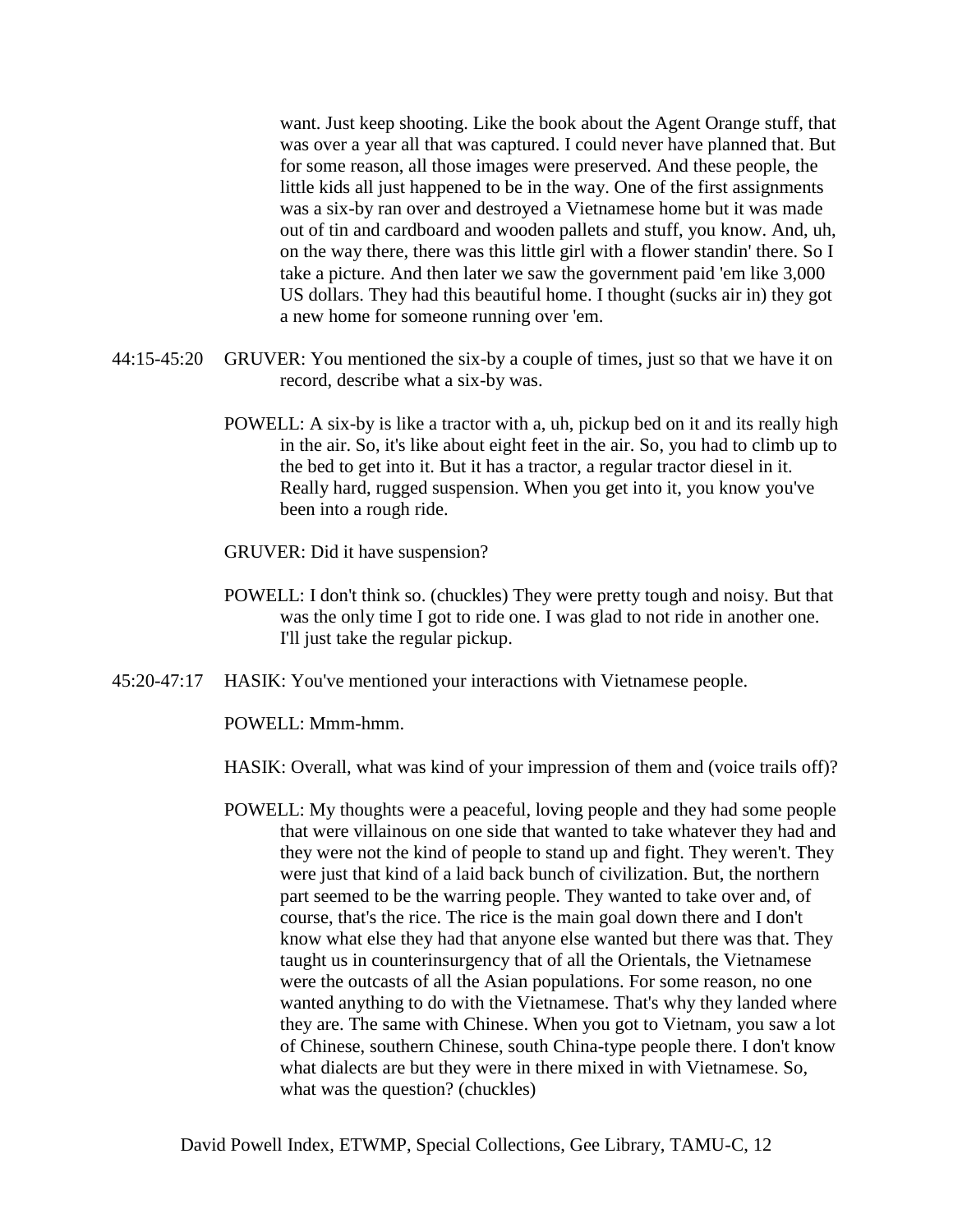HASIK: I just asked about your impressions of the Vietnamese.

POWELL: Yeah. I kinda loved 'em. They were neat.

- 47:17-48:33 GRUVER: Were you there long enough to learn the language and communicate (interrupted)?
	- POWELL: Um, enough to get in trouble. They had, I stopped when that started telling me that two-word syllable, that BA could mean a whole bunch of things. One was Mrs. One could be a house. Ten different meanings to the word and I thought, no I don't think so. I'll just keep English. I knew some of the slang stuff but, nothing. Never learned the language at all. But, uh, most of 'em speaks English quite well, the ones I encountered and I have a Vietnamese friend right now, too. He was a, I believe he said he was a major in the Vietnamese Air Force. So, we're kinda buds. Anyway. (chuckles)
- 48:33-51:05 GRUVER: How was the food?

POWELL: Mmm.

HASIK: You're stealing my questions, man!

POWELL: Nah. I didn't try their food too much. But they had, uh, the new years, new year's eve. (shakes head signaling error) The Vietnamese New Year cookies were pretty good. I like those. They were, they taste like, like Wheaties but, like, in a wheel, wheel shape. I come to find out the Chinese use that, too. But they're like a cookie, you know, crunchy. Really good. And their beer was good. We got to try that once. We went to the Vietnamese workers home. We have a picture in there of him. Work in the lab and he took us over to his house once and we weren't supposed to be there too much. You know, drop him off. But he had come in and have a beer. Wow. What a buzz. (chuckles) That was strong beer, let me tell you. We didn't even want to go back to work. But, um, they were very cordial. They had some other food there we ate that was really good. I forgot what it was. Something like a vegetable and a meat soup, but it was really good. Not too many other homes we got to go into. And we had a pass. I forgot to mention that. We had a, I can't find it now, I don't know where I put it but, I had a pass with my picture on it and the Provost Martial, no one was to be in town walking the streets. But we had this press pass that we could walk anywhere we wanted. So, sometimes I would walk down the street in front of the stores and walk around. They would stop and ask me, what do you think you're doing here? I'm taking pictures for the Admiral and they would say, okay just be careful. They'd leave. So we did have a pass to walk around if we wanted to, if we felt brave enough. (chuckles)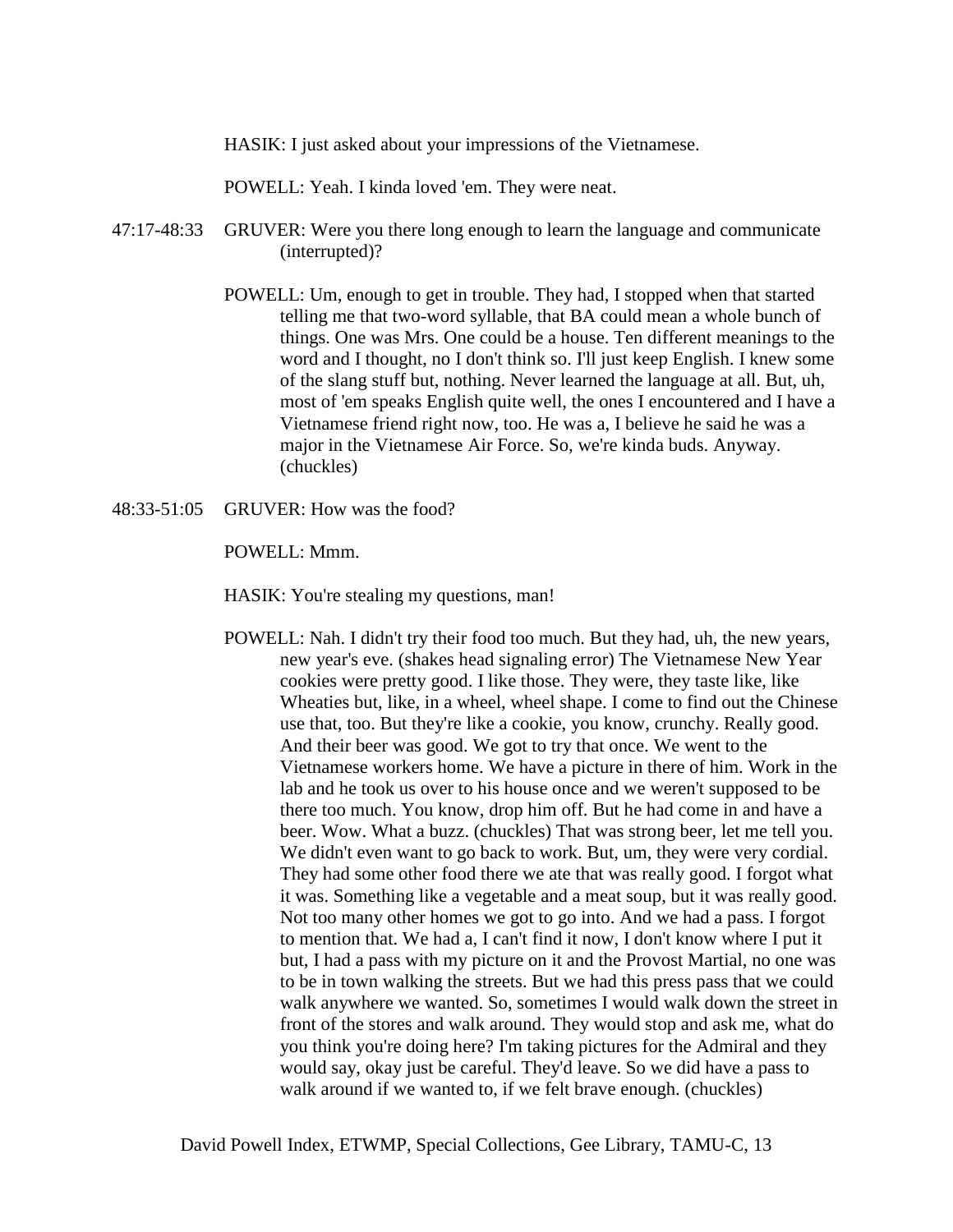#### 51:05-55:30 HASIK: Were you brave enough?

POWELL: (chuckles and shakes his head no) Not too many times, I did a couple of times. The worst was, uh, I think on the third time I went to field. I got a ride with a Vietnamese Army, I don't know, he was a private or what. But, he had a six-by but I rode in the seat in front. We got halfway to where I was going and he says, get out. And then here's his family. He was just goin', he didn't say that right, you know. He's only gonna go and see his family. Well, he kicked me out and I was out there in the boonies by myself and the interesting thing was the people were laughing and making fun of me but after I walked past their place, they were all gone and it was quiet. You could hear a pin drop and that was not a good feeling because I was told if you could hear a pin drop, look out. So, I turned around. I didn't know which direction to go in. So, I turned around and walked back and forth several times and the more that happened, the more I was getting scared. I admit, I was scared. And one of the things that brought me through that was I sang hymns. All the hymns from when I was a kid to now. I was singin' 'em. And then I walked past these people and they made fun again. And I said, I'm going to be brave and go that way and just kept on it and I walked slowly and out came a voice of an Army sergeant with an M16 and then said, you're my buddy. Now, on this road, there was all these trucks going back and forth. Not one of 'em would stop. Not one. So, when I got in that, we went down there and had lunch out there with the flies in the field and that's another experience. (chuckles) You get your food, they serve you out in the open there to the workers and stuff. They said, come and eat. Well, you move your hand, the flies go away, the flies are back. So, you're doing this [left hand stationary, right hand swaying left to right] and then trying to eat. So that was another experience, I had never had since. There were so many flies there, it was just outrageous. But then I went over to that Tan My base and shot pictures of that. That was next to MACV [Military Assistance Command, Vietnam], real special boats. Anyway, uh, I think that trip, what did I do? I'm trying to remember on that one. That one is still kinda foggy but, um, I guess we met up with, I think I met up with the Public Affairs officer and that's when we went on the PBR [river patrol boat] patrol. But that was a scary moment in that walking down the street because I found out recently from an army veteran that was in Vietnam and he told me that you were wearing a .45. He said all the officers wore .45s. He said, they thought you were an officer, you were in danger. I thought I was. So, I didn't know that until now. I always had that picture of the Nikon F with a bullet hole in the lens. I've always had that in my mind. But I live up to the fact that that might happen.

55:30-56:23 GRUVER: Well, when the, I believe you said, ran into the Army sergeant (interrupted),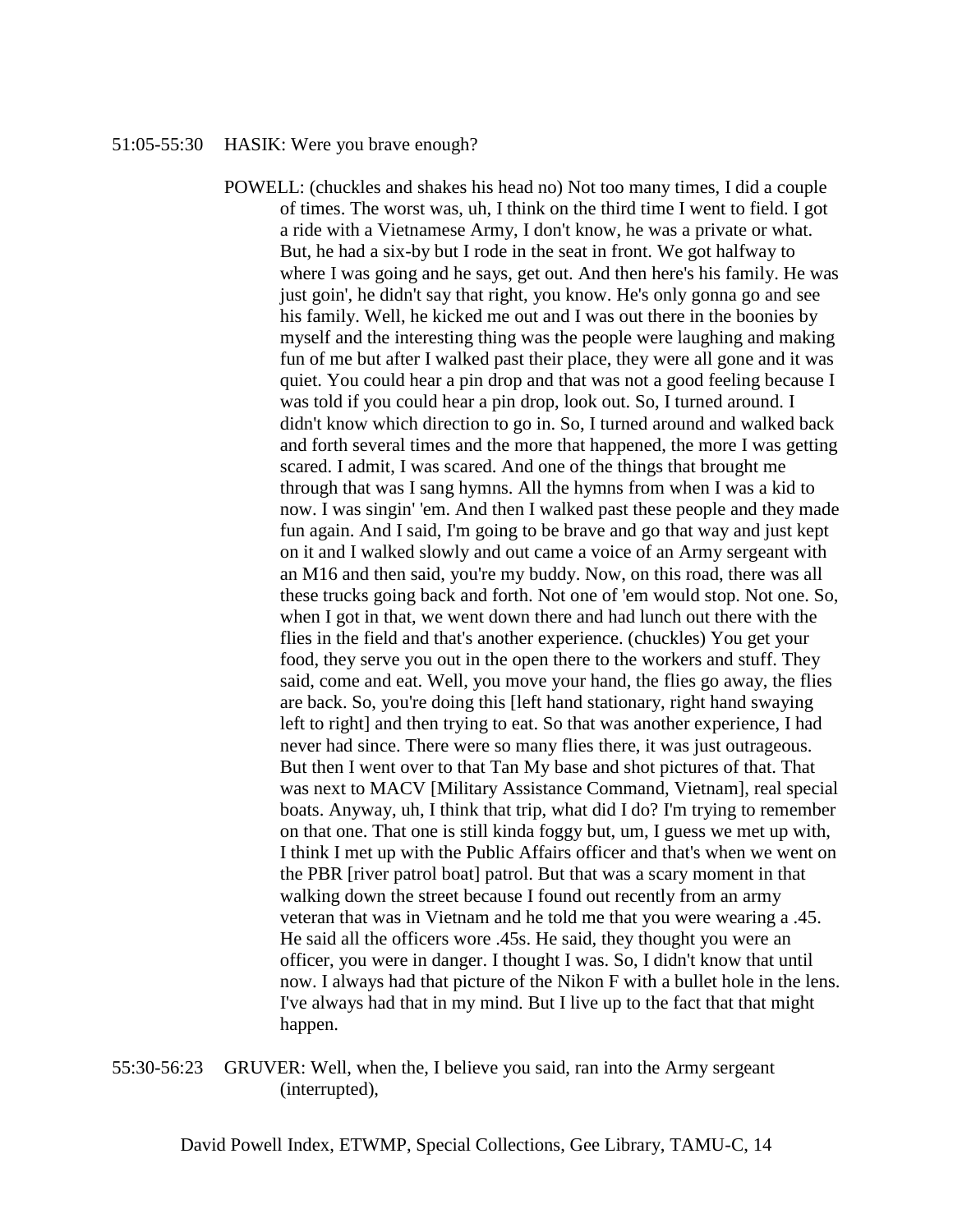POWELL: Yes.

- GRUVER: What did he say to you when the two of you met on your way (interrupted).
- POWELL: He asked, what in the world are you doing out here? He said, you know, I was out here playing around in the river. So I don't have any idea, he was probably had a girlfriend there or something. That's all I can tell that he was out there for. Goofin' off. A lot of guys lost their life doin' that over there, too. So, I decided to stick with him. But all he did was raise his M16 and they stopped. I thought, hmm, interesting.
- 56:23-58:30 POWELL: Let you know why I have .45. This is the part, when I first got there, I realized that was not a good place to go, Vietnam. We had had, Pendleton had weapons training in all the weapons. The M14, 16, 30 caliber machine gun, all those things, you know. Um, when we got to Vietnam, we had to qualify for a weapon. I said, what are you talking about? We had to go to the range, we had to strip the weapon, we had to shoot and qualify with it before we can have a weapon. But here comes the trick. You got a little card that says you're authorized to use this weapon and then you have to leave the rifle or pistol in the armory. So, if the base is being attacked, you have a weapon but you don't have a weapon until you get to the armory if it's still there. So, it was bizarre. I was like, I don't believe this is a war zone. So, that's really the truth. Not a war zone. I don't know what it was but there were civilians everywhere. Some making \$100,000 a year, tax free of course. They already mapped. One guy whose working in public works had already mapped out how many years over there and he would be set for life. Well, that's what he did. He probably made about a half million over there just setting it off just like you would over here.

GRUVER: In the 1960s.

POWELL: Yeah. In the 1960s. So, that was pretty sad. But, some of these people.

58:30-62:37 POWELL: Now, this is another side I didn't tell you about. The death side. Yeah. They volunteered me to go down to the hospital and shoot the wounded coming in. So, I was in. It was very discrete, I could not shoot faces. I was there when several people were dying and I watched them as they went away. And then the other time was, like maybe 8 weeks into Vietnam, they killed a man trying to get into special forces. When we went out in the morning to see him, this little old man, I mean it broke my heart. 80 years old, at least, was trying to get a pen that was between the concertina wires. And, of course at night, and he never stopped and he kept trying to get that pen and, of course, they killed him. Went there to see if he had, they thought he had a hand grenade or some charge underneath so, they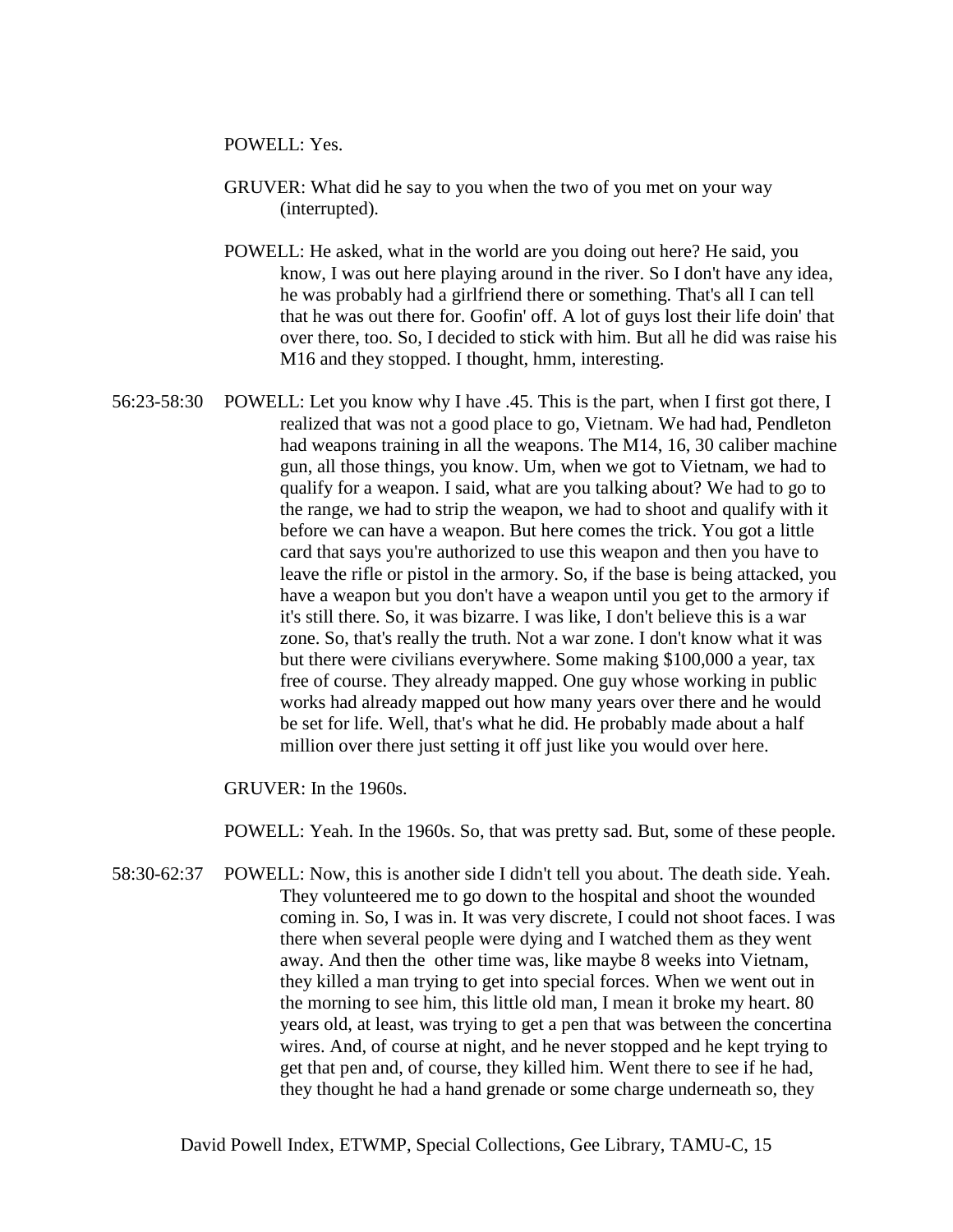dealt with that and they turned him over and he didn't have anything. Just a handkerchief. Like a Kleenex, you know. And its kinda sad. Yeah, I had tears, actually and the funny part, I don't know if it was funny but, to me it was just strange. I turned around and here was a flower growing there. Of all the things to think of, you know, God was telling me that life was still going on. I even took a picture of that flower. It was kind of interesting. I still have the picture of that man. I don't really, I didn't really print it up. That hurt me. And, of course, the young man was in his defenses, he was right, but I thought, what are you galloping up and down like a superhero for doing that and bragging about what choice of weapon? I mean, to me that was nasty. I shouldn't be telling that on video but, I mean that's the gist of what I thought, that's just not me and I thought I object to it. But, uh, so anyway, during the year there was a lot of that. I was around death several times. People I saw one second and another they're gone. And, so, it's surreal because you think of life as, its gonna always be here, but what you see may not be here the next moment. So, but, uh, that happened with a guy, a friend of the lab went down and took his buddy back to the boat and come back to the lab and the boat blew up. He was trying to get him to stay there to eat supper. He was gonna cook for him, since he was a cook and he told him, no I'm on duty, I gotta get back to lab so, when he got back and he found out the boat blew up. Just couldn't believe it. I couldn't believe it. That man was just sitting here talking with us, last words. Anyway, um, so those are the sad moments.

- 62:37-64:38 HASIK: How many guys worked in the lab with you?
	- POWELL: Uh, we had 1, 2, we had like five. Five of us in the lab.
	- HASIK: Then you guys all took photos and processed them and did they have specific jobs?
	- POWELL: We had different jobs. People would place job orders and just like an invoice, write it up and then we had to be at a place at a certain time and that's where we'd be. Some of us did realism photography. So our photography covered the whole spectrum. Everything. Just part of it. We did passport photos, naturalization, all that kinda stuff, we did that, too. And once in a while there would be a bureau picture to set up and photograph. But that's, we had a basic studio, a little room and we had big cameras and little cameras. 4 x 5s was the biggest we had and then we had the Nikons. Then we had a Bolex movie camera. I used it once. They had a fire department deal for Christmas, I think it was, something like that and some television station in Kansas got the film but, I went and shot that over there. Then they sent it on and I never got to see what the film was. It was probably some blip over there on the news, newscast, but, yup.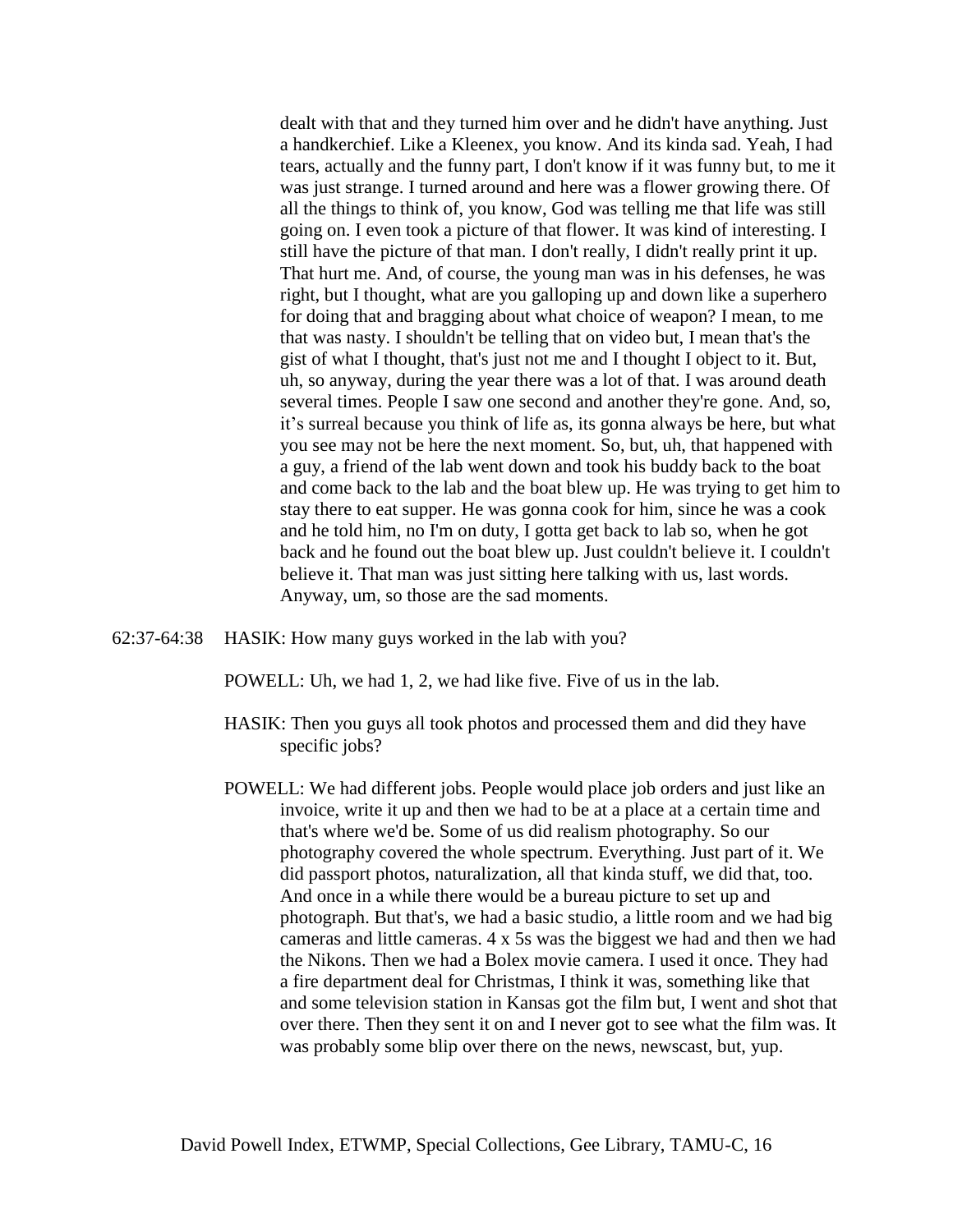- 64:28-67:11 GRUVER: So, how much film did you have to take with you when you went on your field trips?
	- POWELL: Okay. I took probably about fifteen rolls and part of it is black and white and part of it is color. The best film I like to shoot for myself, the Navy didn't pay for it, I liked the Kodachrome and it was neat because in three days, we could have our slides back and that's, like, normal here. Three days in the lab. But we sent to San Francisco area somewhere, Palo Alto and they would ship it back right away, really fast. But the color was, is still good to where you can, um, I didn't like ektachrome because ektachrome is so easy to overexpose. Once you overexpose it, it's ruined. Well, the old thought and I have some that I've now brought back from dead that was too light. I took Photoshop and pulled 'em out and said, wow gee whiz, look at this. I had some of that Vietnamese Admiral that way and I pulled 'em out and they look good. But, basically, the black and white film was horrible because the water temperature was so high that it's, like, grainy. We used to call 'em golf-ball sized grain but, it was so grainy, you never got good quality images. At least we thought but, Photoshop, man, you can sharpen the image up and it's beautiful. I was impressed, have a different idea about Nikons now. Nikon F was one of the best ones we had and, yet, it's simple to repair. So, I know how to repair 'em as well. At the time I was in Vietnam, I didn't know. Boy, they're a nice camera. Still rugged.
- 67:11-74:18 HASIK: You told us earlier about your experience with Agent Orange.

POWELL: Yes.

HASIK: I was wondering if you could tell us that story.

POWELL: Yes, uh. Agent Orange. In 1969, well, I had a day off on March 16,1969 and what happened was a plane was flying over about 150 feet above the ground and he was dumping looked like fuel and the fuel was going to get on the base. So, in doing that, it's gonna be contaminating the base. That's what that's not good about. The next thing is, he's gonna crash. So, I took the picture with the camera I had on me and, um, I went back to the lab and in walking back to the lab, he flew past me two more times. And, when I got into the lab, I told everyone to get ready, there was going to be a plane crash and get the duty crew out there and shoot and they heard the plane go by a fourth time, they said they was dumping Agent Orange on the perimeter. Okay, but we were breathing this stuff in so they didn't want the image, they didn't know what to do with it, so I forgot about it and I didn't know I had this image. Anyway, I'm surprised I saw it, what he was doing. And, um, anyway, um, during during the year, I went and shot a picture of the main gate, I'm not sure why but, I shot a picture of the main gate and when looking back, it was in color, so the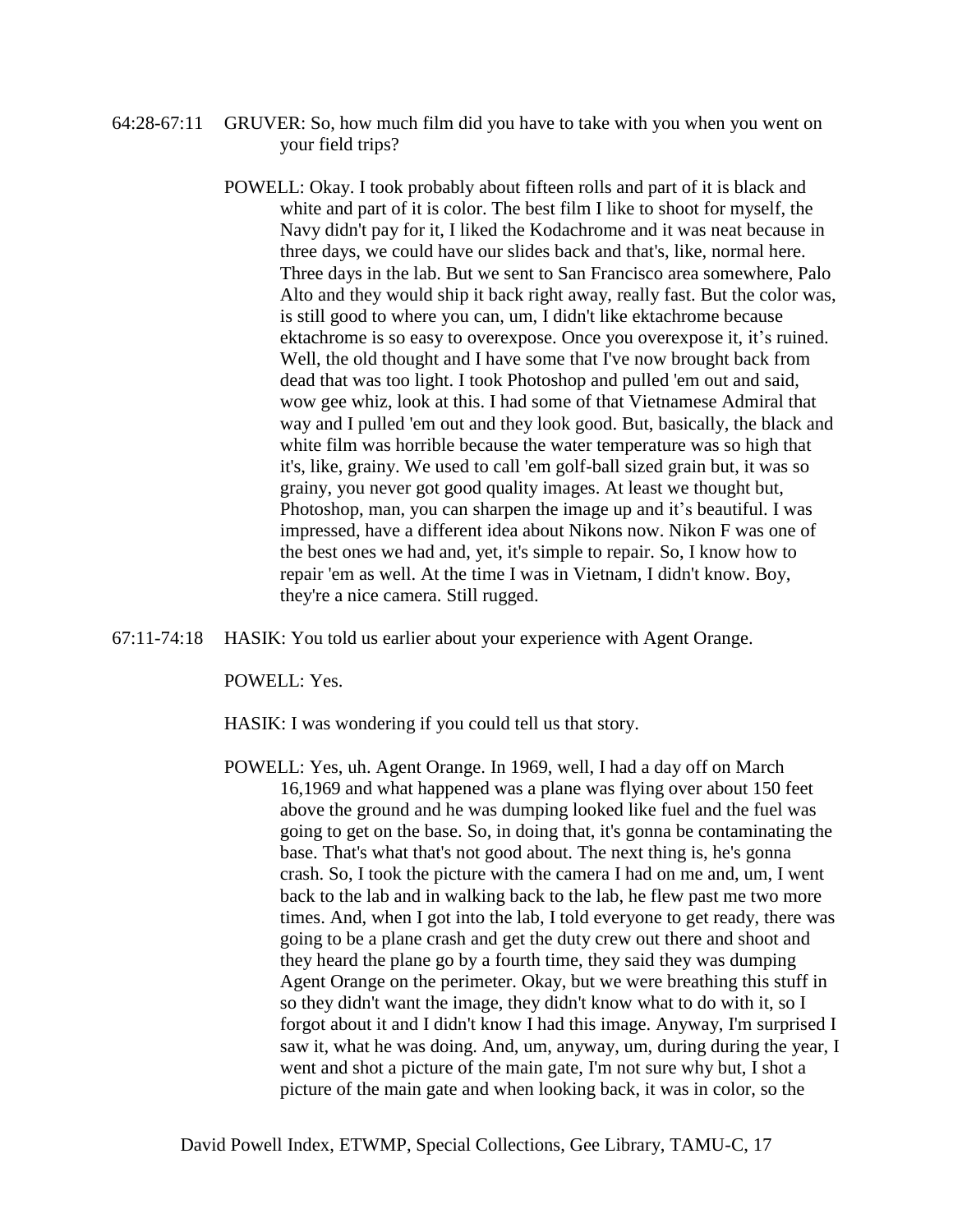trees are dead. You can see it right as you go-and it also tells what base it was. So, and then of course the antennas on the mountain are identifying with the picture of the plane dumping Agent Orange. So, you know where it was, it was monkey mountain in the background. And then I had a picture later on that year on monkey mountain looking down on the base and I saw all the dead trees, which I never noticed before and I just stopped the truck and shot a picture. They said, well, maybe someday you'll use it. I thought, yeah right. Anyway, went back, at that time I had a telephoto lens, my camera, and I went focused in on the barracks and took a picture and I was surprised I had all this but, it all tied together. And so this is what I consider the evidence of Agent Orange. Hard evidence that they did dump on the bases and I've heard of veterans at the VA hospital. The wife of one of 'em told me they never dumped on any base and so this picture is evidence it dumped. And, uh, then of course, I'm a member of Vietnam Veterans of America and they said that it was, that goes for sixteen miles is what they're finding out. So everything has been contaminated now. So, it a matter of living in a toxic environment. First six weeks we get sick, so sick, uh, you're bent over. I'd say about 85% of the veterans I talked to had the same sickness. They didn't know what it was and no one told them. So, um, I guess they got over it. Very violent. They had never been sick like that before. Then the next thing is the face, just a break out. Just horrible break out of acne and, uh, didn't know what it was. Had no idea. Something else that happened, too, had tonsillitis over there so, I don't know if that was part of the toxins, too. (chuckles) But, I couldn't do nothing but eat like cottage cheese and somethin' else other than milk or something. I couldn't eat for about three days. But, as I go along, this stuff was just starting to crop up all these different things that happened. When I got back to, they never told us about any symptoms or anything and started having itchy hands, itchy hands is a sign of neuropathy. (right hand scratches the left) And itchy arms like this (right hand scratching left forearm) and legs once and a while. And that went from that to itchy feet. And I'd rub the bottom of my foot. Man, why is my foot that itchy and no matter how hard I rubbed, it wouldn't go away. It just developed into now numb. Agent Orange does affect over time. My son was born with clubbed foot, which is one of the signs of Agent Orange toxins being transferred to my son. So, we had to work with his foot. It was actually 90 degrees, it was like that. (gesturing with hands) If we had let it go, he would have been one of those people walking weird. So anyway that's, and my granddaughters have some side effects, too. Of course, the VA doesn't recognize that yet. They're working on it but, that's part of the Agent Orange and it over time, something will happen. It will end out lives. There's about a million and a half of us left.

74:18-75:28 GRUVER: When you reported to sickbay when you became ill, what did the doctors and nurses tell you?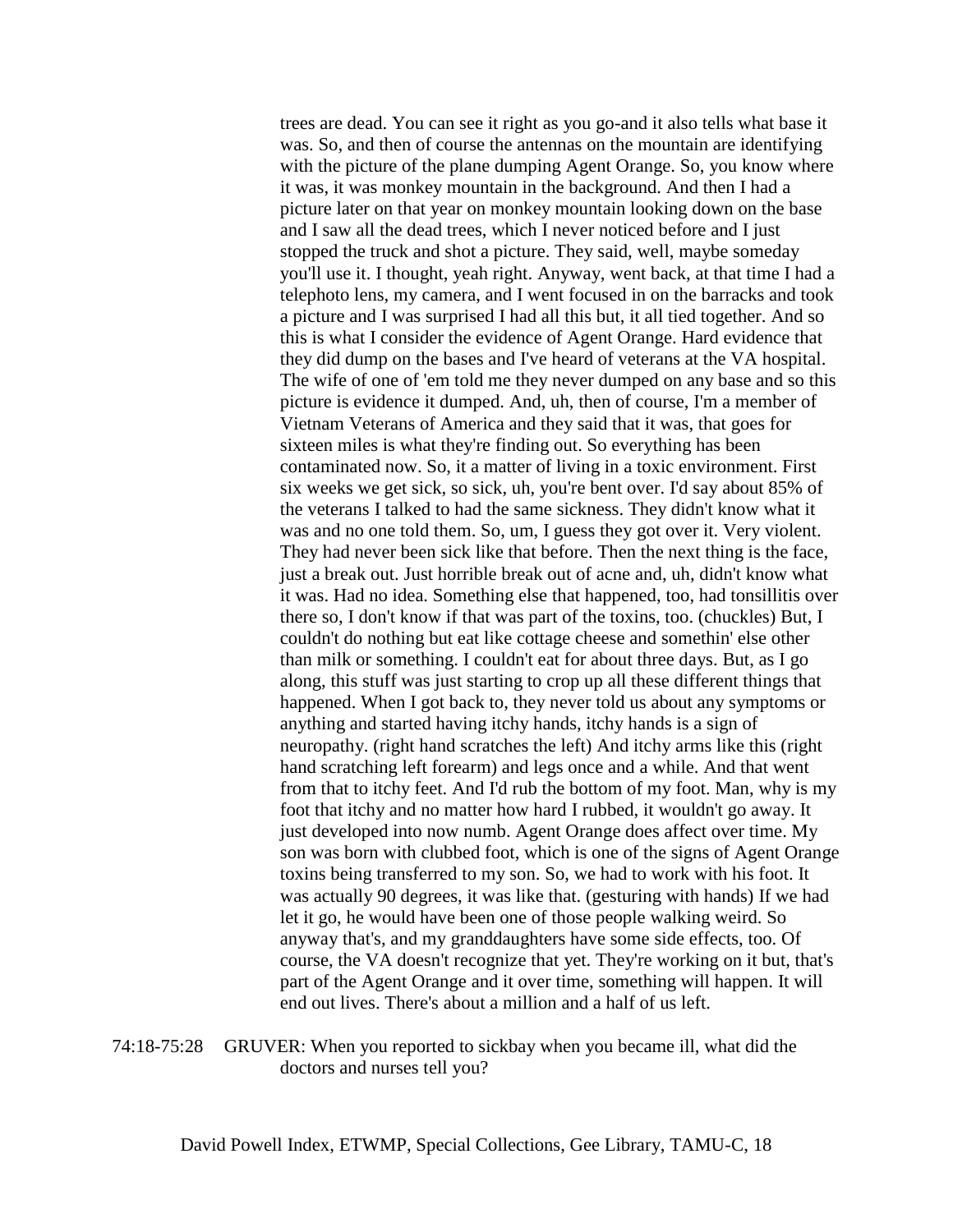- POWELL: Uh, they told me that was a normal, normal for going to this foreign country. That it would, uh, that everyone gets sick and you're getting adjusted to this environment. But they didn't say it was toxic.
- GRUVER: And how long had you been in Vietnam at that point?
- POWELL: About six weeks. Six weeks, yeah. They noted that everyone gets it about six weeks. I said yeah that's a good reason. We're all in a toxic place. (chuckles) So, six to eight weeks I was there. I think it was about six weeks. They give me some pill and it took it away. I don't know what it was. But they didn't know the name of the disease or what I contracted. It's strange in itself.
- 75:28-75:55 GRUVER: Did they have the facilities to do any blood work?

POWELL: Oh yeah. Yeah, they had a hospital down there, oh yes.

GRUVER: Did they do any blood work?

- POWELL: No they wouldn't. No, no, no. They wouldn't do any blood work. (chuckles) But, uh, the VAs done blood work but they are taking their time.
- 75:55-76:12 HASIK: While you were in Vietnam dealing with all of the atrocities there, did you hear anything going on in the United States as far as civil rights or draft dodgers or that kind of thing? No?

POWELL: None. Not 'till I got back.

- 76:12-71:23 HASIK: Did you correspond with your parents, um, while you were in Vietnam?
	- POWELL: I corresponded with a lady, a artist, she was a painter and I used to go out and photograph for her, old barns in Lompoc. And, what happened, um, she decided to write me letters, just keep track of me. Her letters would always, there are a lot of horrible things they say are going on over there. I'm saying, I wonder what those are? So, I write her back, well, I haven't heard nothing here. Not yet. So, yeah. There was a lot of that I guess going on here that we didn't, we didn't hear about it but over there they would always tell you the worst news, you know. But it wasn't happening every minute and that's where I learned most of the wars, they don't happen bang, bang, bang. There are events that happen days and days apart. Oh man. I guess I should have written down all the stuff that happened. We got rocket attacked once. Rockets happened one about midnight to one o'clock in the morning. Red alert-means you have to get out of your bunk no matter what state you're in and get into the bunker. So, barely got some kind of clothes on and went out in the bunker and we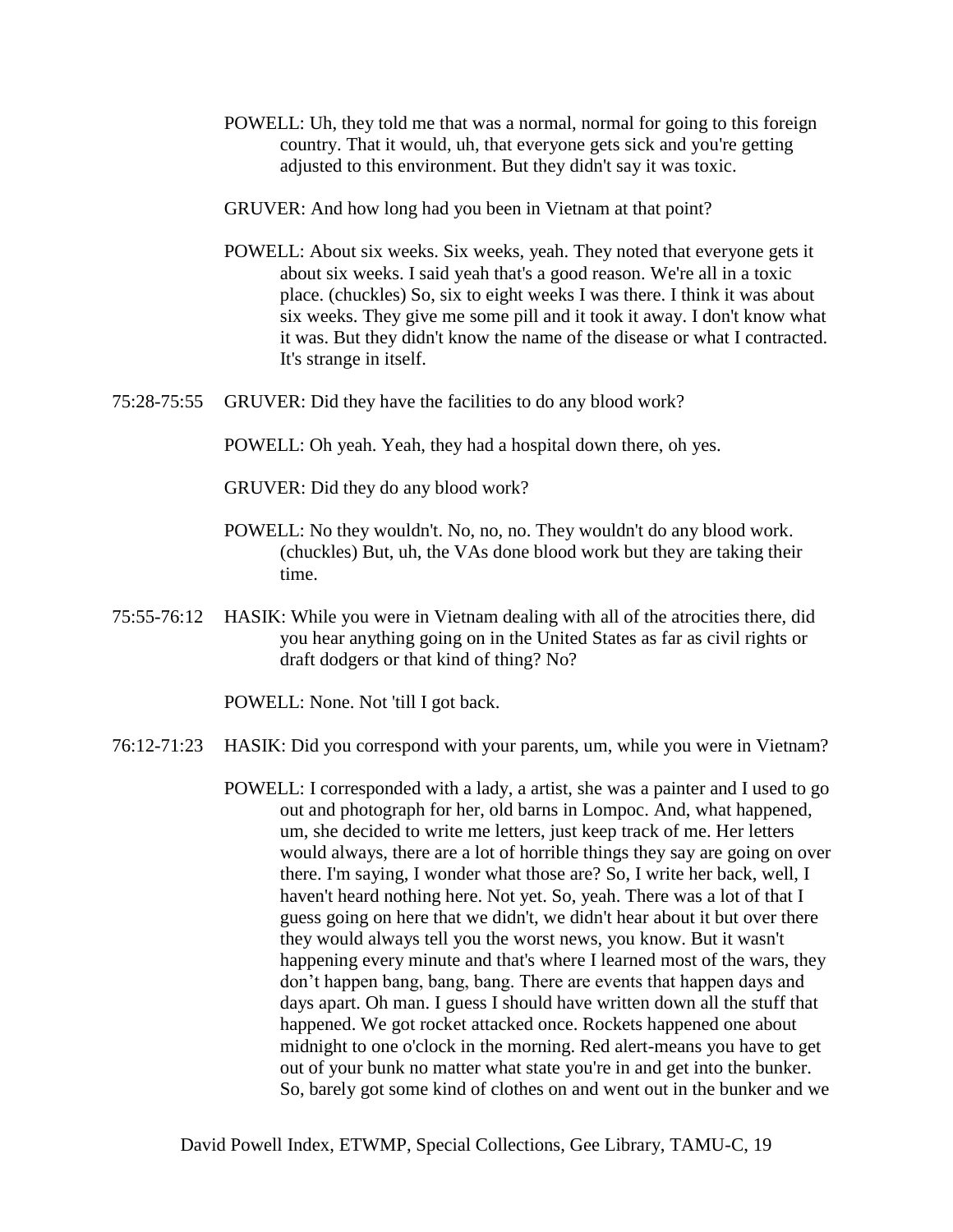could hear those things coming in and a whistle ring kind of sound. The whistle and when they hit, it was like a ringing out. It was a really strange sound. They hit us about four times. And then, uh, we lost one person out of that occasion. With the rest of the time, we never got hit. Just that one time and, uh, about two blocks away. That was close enough. But I heard someone else talking about the ring sounds, I forgot what news. Someone was asking someone about it. Yeah, we never forget the sound when you hear 'em coming. Or the thuds, when you're far away, its thuds. Thump, thump, thump. This is a deep, ringing thump. And that happened one day when we were in a movie theatre and we could hear 'em far off. We though, meh it's down the road and it just got louder and louder and louder. Finally everybody's running. (chuckles) And that's when those picket fence things, I don't know. Oh, yeah. This commanding officer decided that he come in somewhere around July or August. Took, took over the command at Camp Tien Sha and he decided that he was going to make this a beautiful base, not a war zone base. So he put picket fences with points on 'em all over the base and then there was only one entrance that you could get into that yard like a gate. So, if there was an air raid. We had incoming. We had to hurtle these things and if you miss, guess what? You get a shin hurt. So, we jumped four fences that night to get to a bunker because he put that darn fence up.

HASIK: Did he take the fence down after that?

- POWELL: Nope. They kept 'em up and when I first got there, there was no fences. so, if you had to get to a bunker, you could get there. Man, if you're not jumper, you're in trouble. (chuckles) You pray out there at the gate. But that was one of the downfalls, you had to jump the fences to get to the bunker. And in doing that, I jumped four fences and I finally got to a bunker and it was over. Everything that was in my pockets was down the street. Go back pickin' all my stuff up, down the street.
- 81:23-81:57 GRUVER: How tall were these fences that you were jumping?

POWELL: About three feet.

HASIK: Tall enough.

POWELL: Tall enough, yeah. (chortles)

- GRUVER: So did your height, you're a pretty tall guy, did that help you a little bit?
- POWELL: Yeah. Yeah, I was a high jumper in college and high school. I did have a little strong legs so I could jump. But, boy I tell ya. With boots, combat boots on, man that was nasty.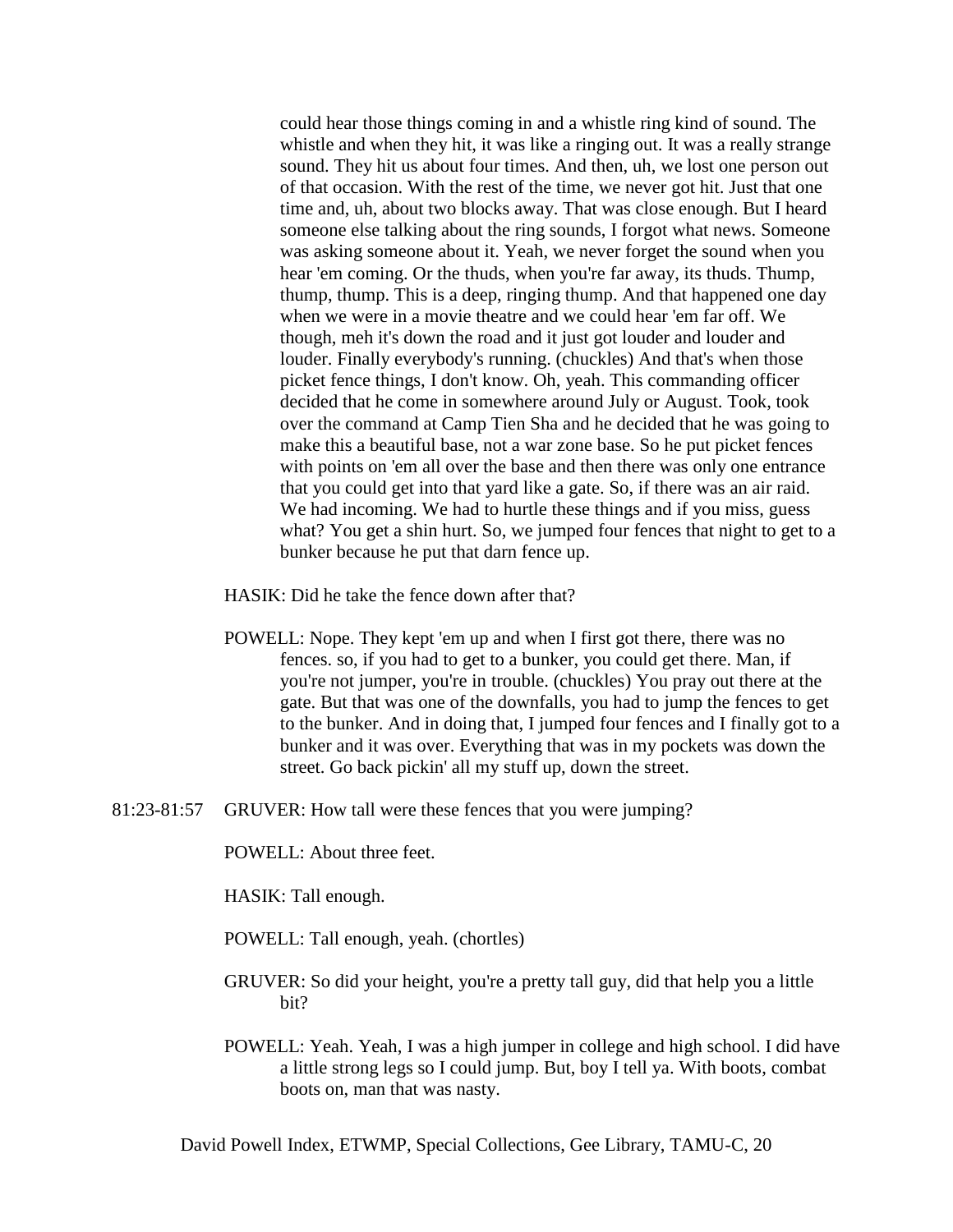- 81:57-83:11 HASIK: You described the lack of, kind of, constant action in war, did you live in a state of, I guess, constant hyper awareness or kind of anticipation of?...
	- POWELL: You're always on edge. Edge to the point when you hear somethin', you know somethin' s coming. And I never slept very well because my barracks was an interesting history. It was a French base at one time, when they were there, and the story was that the French soldiers were sleeping and the maids let in the enemy and they come in and cut their throats in the barracks where we were sleeping. So, that always made me uncomfortable. I always slept with a, since I couldn't have a pistol, like I slept with a knife under my pillow. So, if anyone slipped in, I had a shot at something. But, uh, they call that PTSD (post-traumatic stress disorder) now. (chuckles) Paranoia.
- 83:11-83:19 HASIK: How long were you in Vietnam?

POWELL: One year and eight days.

- 83:19-86:52 HASIK: And then what did you do once you got home? Because you were in the service for ten years.
	- POWELL: Oh my gosh, it was fun. When I got home, we flew, we left Da Nang on Flying Tiger Lines. They don't even have that anymore, but it was a contract airlines. Now they packed the plane to the, just tight. All the knees and the chairs in front were stuck. So it was the most uncomfortable 24-hour air ride I've ever been in. But when we left, what was so cute, guys were kissing that plane when we left the ground. They were so happy to get out of that place. But when we landed at Norton Air Force Base, I didn't have time to write my family. They didn't know I had arrived and I went from Norton over to Long Beach and we slept 36 hours. They literally kicked me and my friend outta there. A guy I met over there, he was from Boston area. We slept in the beds for 36 hours. And they said, you guys have to get out of here. So when we got up we didn't know what day it was. All the days had passed already so we got on a bus and he went to the airport. Last I saw of him. My parents didn't know I was comin' back and some families were waiting, you know. So it was good to see. But, uh, I had almost a quarantine because I had a broom and a hat and then they questioned all my cameras. I had like six cameras. What am I doing with so many cameras? And then I had my pictures and they saw my pictures. Oh my gosh. So they went through all the pictures and then they, and I sent all the negatives and stuff back but the cameras I carried 'cause I didn't want 'em ruined. Anyway, so I got stuck there a little longer than normal. But, when I got home, they were glad to see me. They would have met me, only I couldn't tell anyone I was comin' back. But, yeah, you need someone when you come back. And then when I was gettin' on, what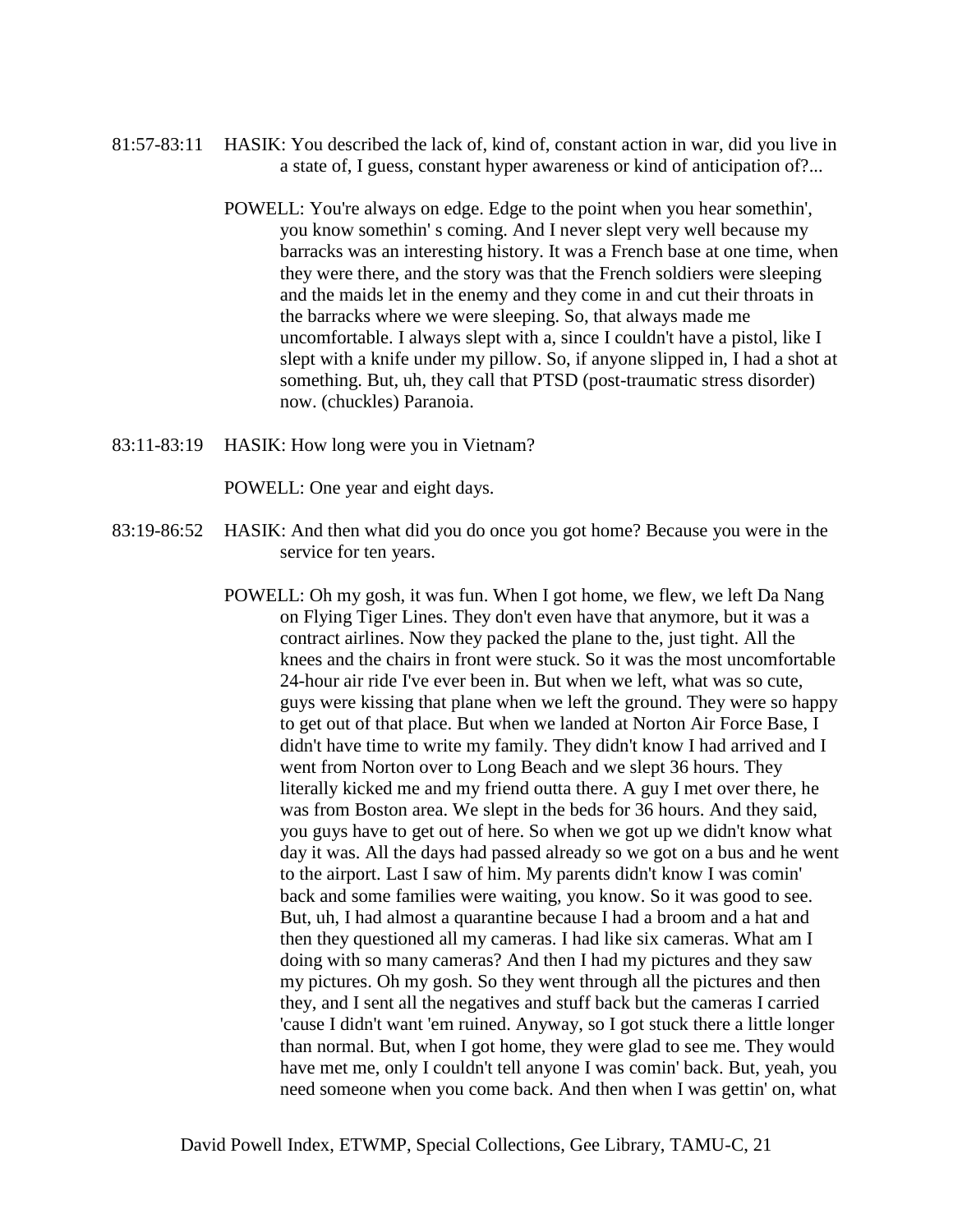was it, a bus? I was going somewhere. Going' to the airport, oh, I was going to the bus terminal. When people were throwing things at us on the bus. The first time I had ever seen that. We never did that to people when they were in the military. We never, they were calling us bad names, throwing things at us. So, anyway, I eventually got out of the military uniform because I was gettin' pummeled. But, um, yeah. I was glad to get back.

86:52-93:17 HASIK: What did you do, kind of, after you got home and reacquainted with your family?

> POWELL: They sent me to, um, what was it HS-6 in Imperial Beach, California, and then I continued on my lovely trips, I love 'em. They sent me to, because the squadron was on a ship in Japan so they sent me to Naval Station in San Diego. I stayed three days there, then they sent me to Travis Air Force Base and I hopped the Japanese islands and met an instructor in school that was now stationed overseas. And I though, man, this is cool getting to talk to him, and we had a good time. And then we got a plane from there over to an Air Force Base and we took a bus and we had this long bus ride on the Japanese Island. And, um, Nagasaki. We went to Satsuma, Japan and met the ship there and went back to Vietnam, again, but only on water and I stayed on that. And they decommissioned the ship, the Kearsarge. And I was back in the states, Imperial Beach for the rest of that hitch. During that hitch, I met a Chinese lady. So, I couldn't get married while I was in service because the military wouldn't let us go over there. They wouldn't allow me to marry so we figured out a way to do it. So I got out of the service, went over there and got married, and came back into the service and she was part of the service. But, it was kind of neat. There was a way to get around everything. Anyway, um, so, I spent 6 more years in the service and that is where I came up with 10. But, um, never got to go to war zone after that- that one time. But I had my little family and then I was stationed at Point Mugu, more exciting stuff too. I had a deal with Congressman Teague. He liked, he was a backer of the Tomcat and a Sparrow missile project. He was pushing the Sparrow missile on that so being a barter guy, too, we went and bartered. I give him a picture and he helped me get school for camera repair. But that was the start of another little saga where when I got back, I left a message at the duty desk that I was going to see Congressman Teague's secretary. Okay, whoever made this stupid statement but they went from that to I was on the base with the Congressman and photographing the base. So, it was, I think, three or four captains, Navy captains, and two admirals, wanted to know why, where is he? Where is the congressman and where is the photographer? So, they didn't know where he was; they were scared. My captain was about a 4'11" guy, short little man, and I was standing at attention and he's looking up to me. What are you doin' with the congressman? I said, I'm not doing anything with the congressman. I said I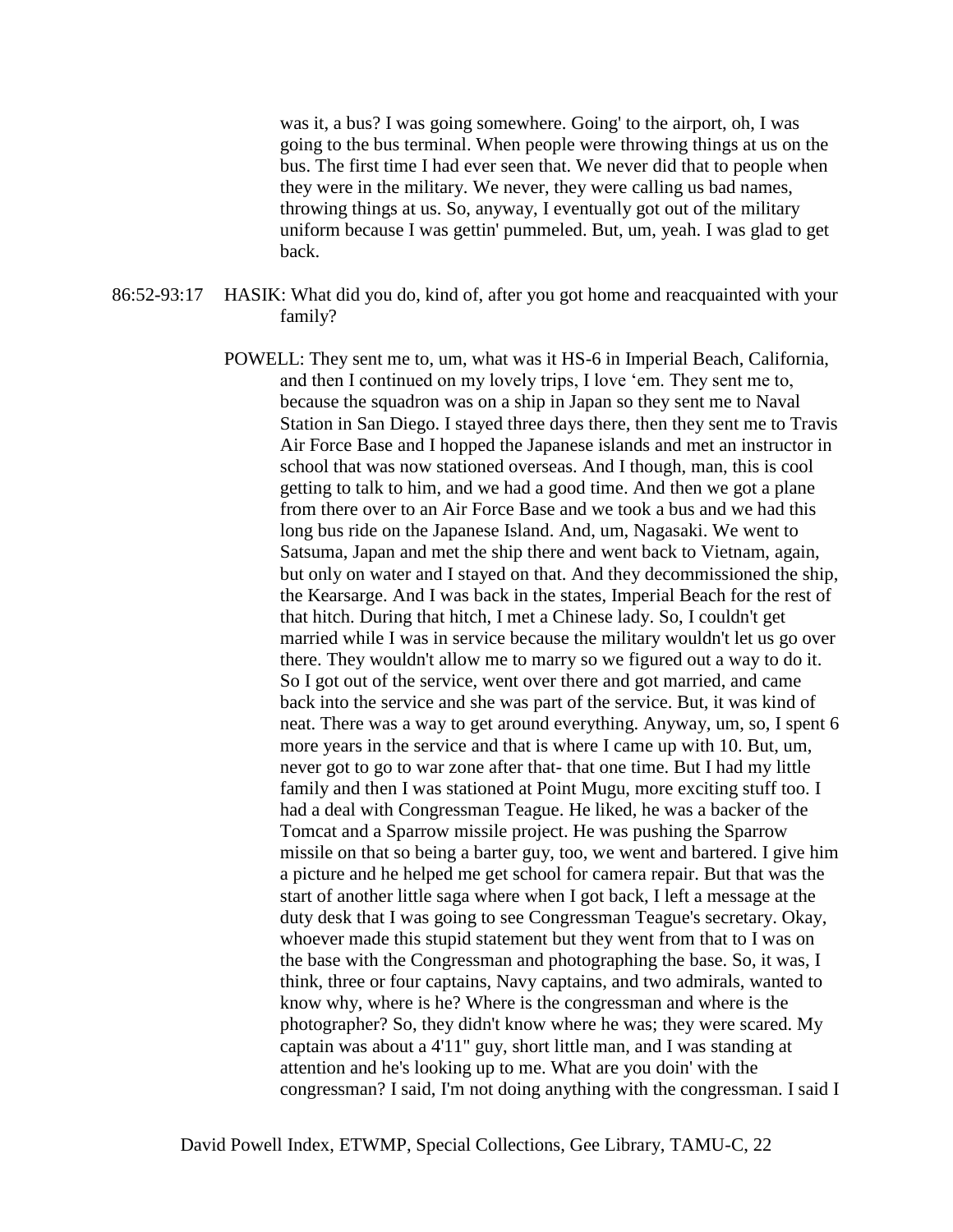went to see his secretary and I said I delivered a picture to him. He said, but I want to know why my photographer is doing with a congressman. And I said nothing, I just had, I delivered a picture, you know. So, he said, next time I wanna know, you know, if you're with anyone on this base, I need to know because I have to answer to all these other guys. I said, well, you can put it to rest, he's not on the base, so. But, when I got back, when I actually arrived to the shop, there was a warrant officer pounding on the door and he was shaking and he says, you're in trouble. So, I went up there, no, I was not in trouble. Just another little area. But, I got my school and it was kind of neat and I helped him out. He got a nice portrait of the plane firing the missile at sub-sonic speed, which is what he wanted. so, anyway, that was a little saga. The next hitch. But, uh, we did all kinds of stuff. What did we do? That one was a air test evaluation squadron, so they test all different kinds of new weaponry and stuff. And we had, I spent what three years there. Yeah. They were going to put me in the sea duty somewhere. But I went to that and I went to the Constellation, which is a carrier. so, it was fun. I always have flair everywhere I go. There's always some kinda fire going. (chuckles)

GRUVER: That you start sometimes?

POWELL: Oh yeah. Oh yes. Oh yes. Anyway, um.

- 93:25-95:24 GRUVER: So where did you meet your wife?
	- POWELL: I met her in Hong Kong. The deal was in the Kearsarge that when we got to Hong Kong, we had three days. Okay, and we wanted to go out and get pictures of Hong Kong for the cruise book 'cause every ship has a cruise book. At the end of the cruise, they make a book and everybody gets it. So, we went and photographed some scenes and stuff. well, what better way than we rented some girl out of one of those places, and she showed me everything about Hong Kong. That was pretty cool. Got to see a lot of places. And just got to know her after the third day. And then that carried over and just so, after about a year we got married.

GRUVER: So you wrote letters back and forth?

POWELL: Yes. Wrote letters, yeah. Yup and she's still here. She's still in this country. She got LA-ised. She got too Americanised and I got too Chinesed. I got to be more like Chinese people than American and then she went the other way. Never worked. Didn't work out. After about, oh my gosh, it was about 16 years. So my son is here with me and she is over in California and I remarried over here. That's ancient history. (chuckles) Been married, what, 20 years. 20 years now to a lady from El Paso.

95:24-97:29 HASIK: I have one last question.